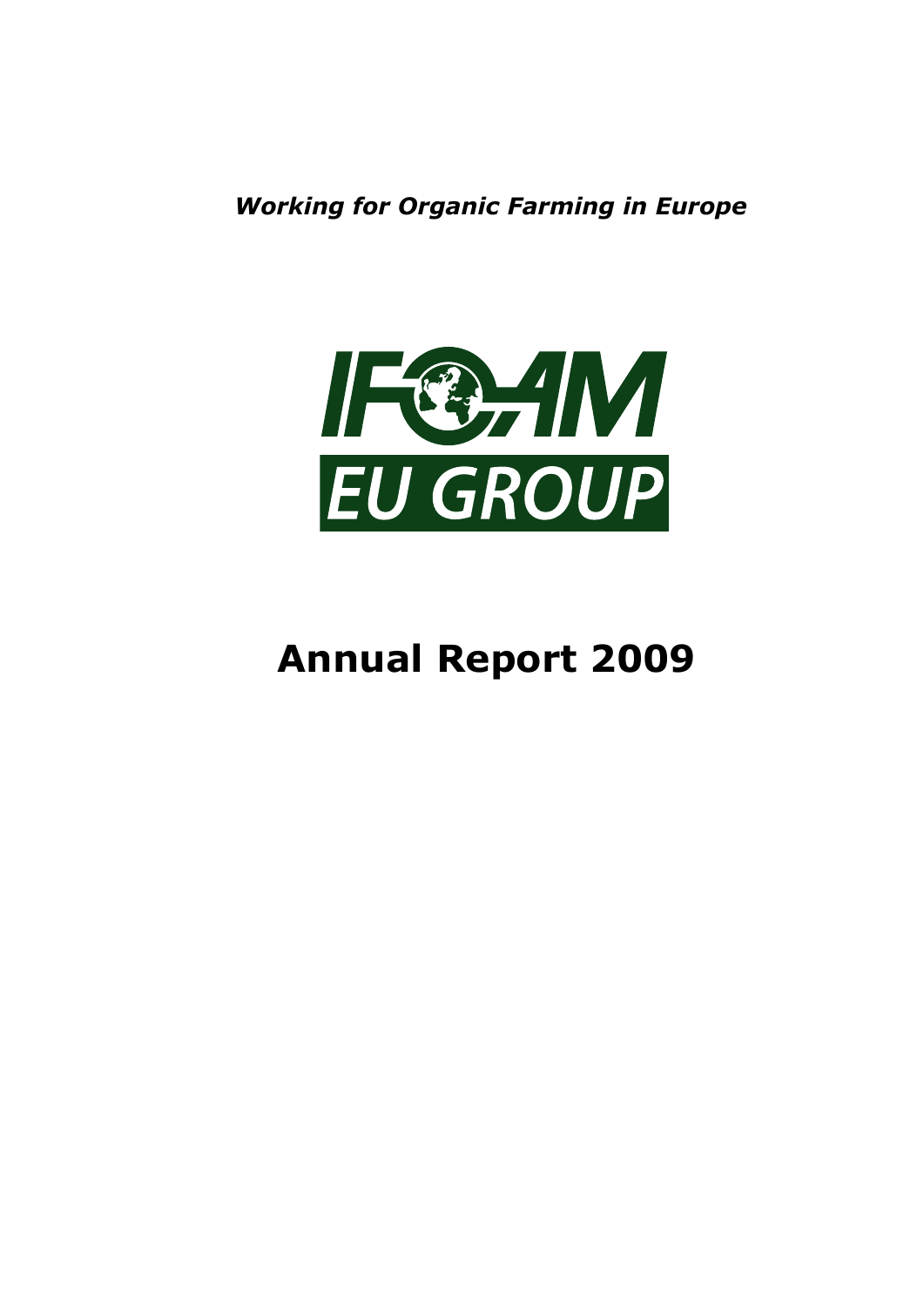

 *International Federation of Organic Agriculture Movements – EU Regional Group*

## *TABLE OF CONTENTS*

| <b>Letter from the President</b>                                                                                             | p.2  |
|------------------------------------------------------------------------------------------------------------------------------|------|
| <b>1. IFOAM EU Group: overview of activities in 2009</b>                                                                     | p.3  |
| 2. Regulation work of IFOAM EU -                                                                                             | p.6  |
| the new Organic Regulation and Implementing Rules                                                                            |      |
| <b>2. 1 Regulation Dossier</b>                                                                                               | p.6  |
| 2.2 EU organic logo                                                                                                          | p.7  |
| 2.3 Organic aquaculture                                                                                                      | p.7  |
| 2.4 Organic wine                                                                                                             | p.8  |
| 2.5 Ongoing monitoring work                                                                                                  | p.9  |
| 3. Environmental and agriculture policies                                                                                    | p.10 |
| 3.1 Organic farming as a solution to global challenges -<br>the work of IFOAM EU Group on climate change and<br>biodiversity | p.11 |
| 3.2 GMO                                                                                                                      | p.13 |
| 3.3 CAP and rural development                                                                                                | p.14 |
| <b>3.4 New Organic Action Plan</b>                                                                                           | p.16 |
| 3.5 Eco-labelling                                                                                                            | p.16 |
| 3.6 Nutrition (traffic light) Labelling                                                                                      | p.16 |
| 3.7 Organic catering                                                                                                         | p.17 |
| 3.8 Animal welfare                                                                                                           | p.17 |
| 3.9 Food safety and quality of food production                                                                               | p.18 |
| 3.10 Nanotechnology                                                                                                          | p.18 |
| <b>3.11 Soil</b>                                                                                                             | p.19 |
| 4. EU research policies                                                                                                      | p.19 |
| <b>4.1 TP Organics</b>                                                                                                       | p.19 |
| <b>4.2 ORWINE</b>                                                                                                            | p.20 |
| 5. Outreach                                                                                                                  | p.20 |
| 5.1 Promotion of organic food and farming                                                                                    | p.20 |
| <b>5.2 Presentation of IFOAM EU</b>                                                                                          | p.20 |
| 6. Finance                                                                                                                   | p.21 |
| 7. List of board members                                                                                                     | p.22 |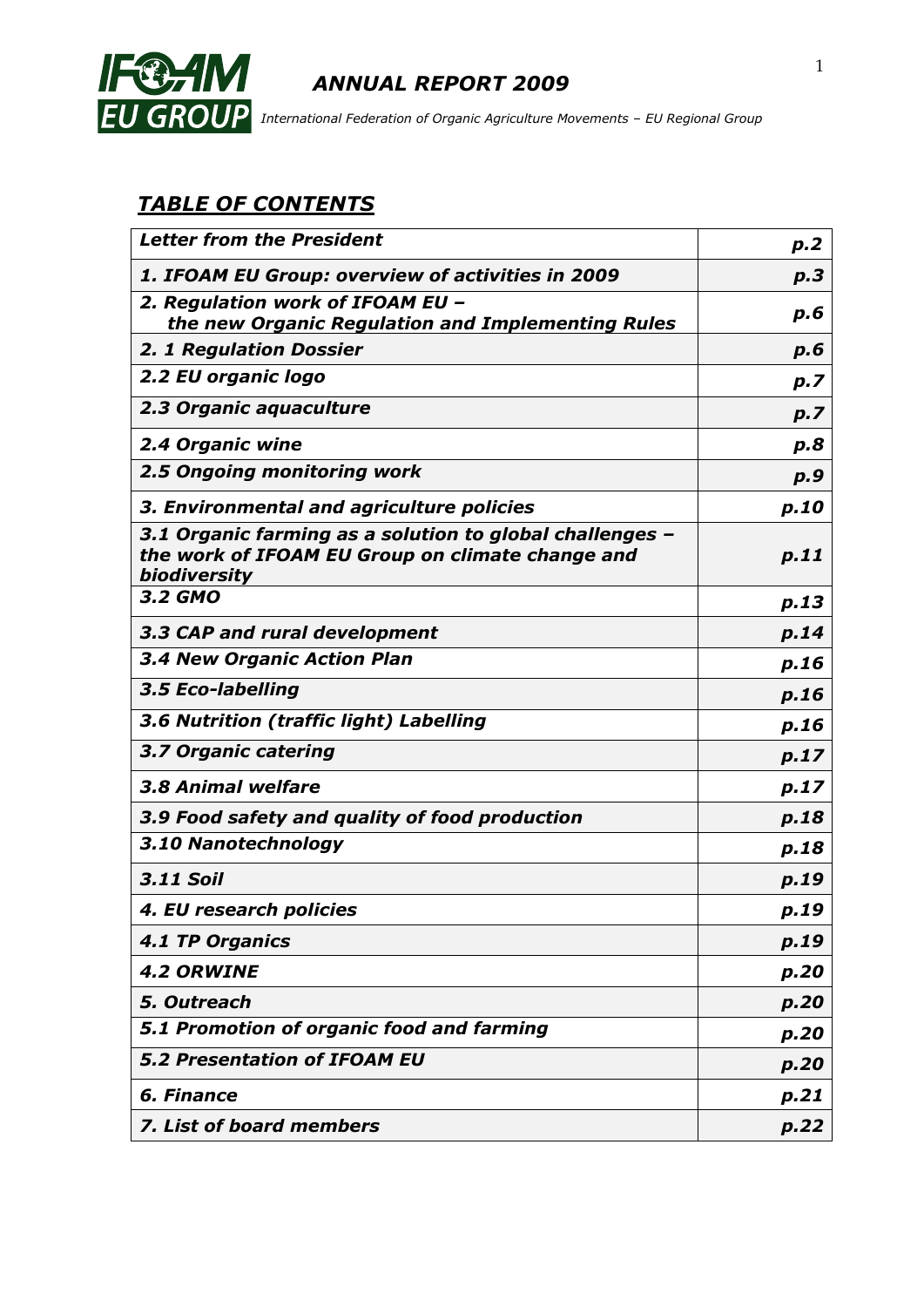

 *International Federation of Organic Agriculture Movements – EU Regional Group*

## *Letter from the President*

Dear reader,

Welcome to this comprehensive report of the activities of the IFOAM EU Group during 2009. It shows the wide range of work we have completed. I hope that you will find it both informative and inspiring.

The IFOAM EU Group is part of the global IFOAM family working for organic food and farming in Europe. To deliver our promise we rely upon the commitment and support of our members and the effective work of our excellent team in Brussels guided by an active, well informed Board. In 2009 our team and our work has increased to meet the urgent need for a change in direction of food and farming policies and practices in Europe towards an organic future. We understand the diverse needs of the organic sector throughout Europe, and we are confident that we can support its development to meet the challenges ahead in a way that is consistent with the principles of organic food and farming.

Our increased activity in 2009, presented in this report, was made possible by a DG Environment Life+ grant to the IFOAM EU Group. This has supplemented our core income from membership fees, sponsorship and projects and has been crucial in allowing us to build on our past success. Together, this support has allowed us effectively to communicate our vision for organic food and farming as a realistic solution to the many challenges we face. It has allowed our work to continue to contribute to the effective delivery of this organic vision by the many farmers, businesses, organisations and individuals that together make organic food and farming a day-to-day reality for people throughout Europe.

We work on many fronts, ranging from detailed implementation of the organic regulation, to promoting organic farming as a tool for fighting global challenges, for example climate change and biodiversity loss. We lobby for agricultural and environmental policies in Europe that make the most of the opportunity that organic food and farming presents. We have continued to campaign for a GMO free Europe. We have been active partners in several research and development projects and we have worked in partnership with a wide range of interested organisations and individuals to define organic research priorities and present a strategic research agenda to influence EU research funding policy. We maintain a constant presence within the European Commission and Parliament holding meetings and conferences that are attended by key stakeholders including our own members.

All of this has been achieved by a growing and rapidly developing organisation. We are

getting stronger and more effective in delivery. The tireless work of the dedicated team of staff in Brussels is our strongest asset and our members our biggest resource. Please join me in thanking the IFOAM EU Group team in Brussels and all our members in the vital work for organic farming in Europe.

Yours sincerely,

abopter Stopes

/*Christopher Stopes, President/*

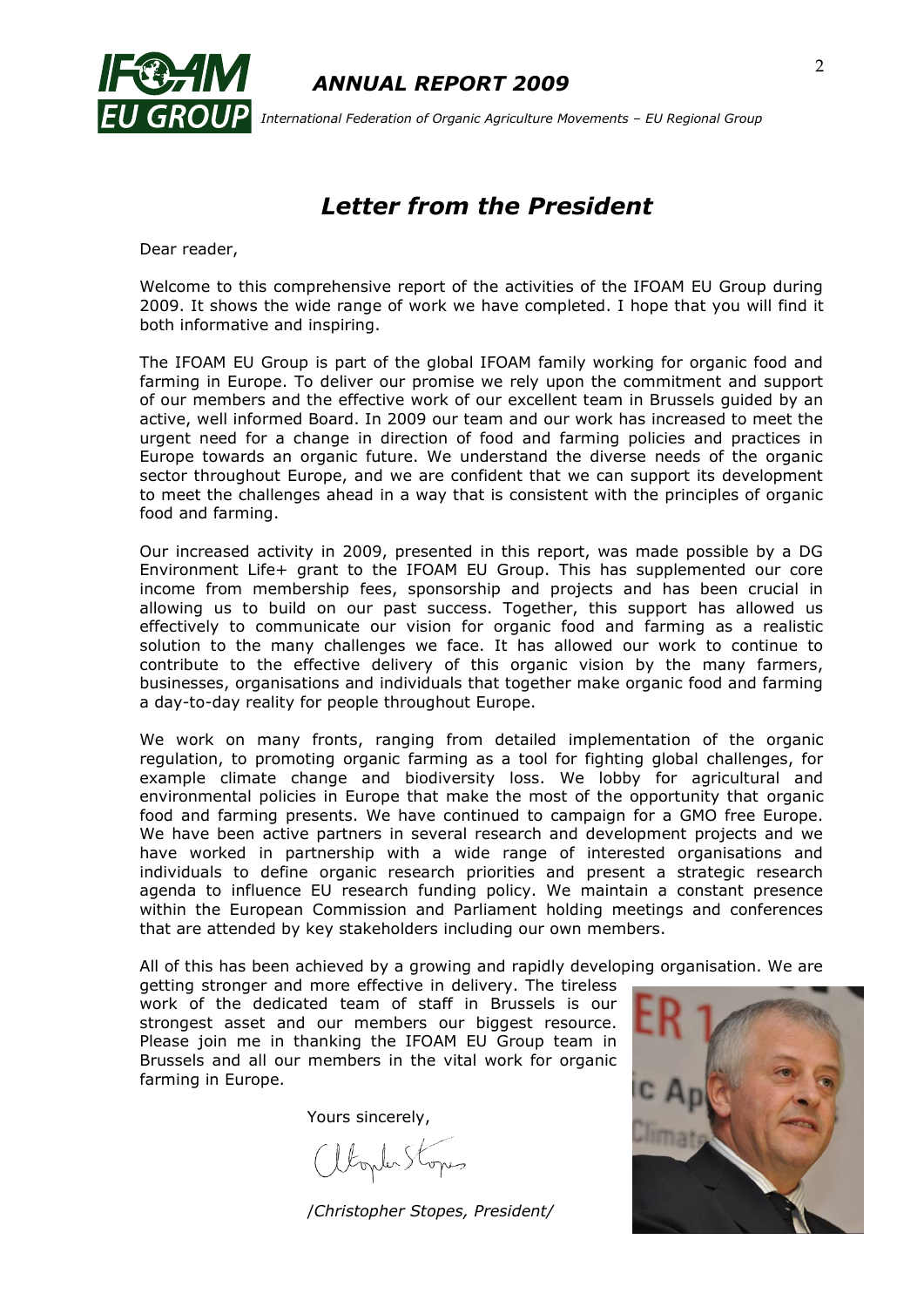

## *1. IFOAM EU Group: overview of activities in 2009*

In 2009 the IFOAM EU Group expanded its work areas, its staff, its overall scope of projects and activities and with this enhanced its current results and further ambitions. Thanks to strengthening its financial and organisational standing in the year of 2009, IFOAM EU Group developed the capacity to both enlarge and elaborate its policy and regulation advocacy work, formulating and presenting the interests of the organic movement on national and above all EU level. The Group was also able to follow more closely on new issues of growing relevance to the organic food and farming sector in Europe and elsewhere.

In 2009 the work and the development of IFOAM EU Group was focused on:

## *Continuing its core work on the Organic Regulation*

IFOAM EU Group continued its work on the recently adopted EU Regulation for Organic Food and Farming – Council Regulation (EC) No 834/2007 - and its Implementing Rules – Commission Regulation (EC) No 889/2008, especially, but by far not only, in the areas which throughout the year required more focus - organic aquaculture and wine.

IFOAM EU Group published in 6 languages a **Regulation Dossier** to provide to the organic operators a framework for assessment and interpretation of the new legal arrangements on an EU level; it contributed to the **formulation of the Implementing Rules** for Organic Wine and Organic Aquaculture; it took part, by way of expressing the views of the organic processors, in the discussion on the new **EU organic logo**; it also integrated into its work newly arising issues like the revision of the clauses on organic poultry and greenhouse production among others.

## *Further enhancing its lobby impacts*

IFOAM EU Group increased its lobby power not only for its aforementioned core regulation work, but also – significantly – in the broader areas of the agricultural and environmental policies, with their numerous crossing points with the interests of the organic producers and consumers in Europe.

If measured by the numbers: in 2009 IFOAM EU Group took part in more **Commission and parliament meetings** and joined more meetings within Brussels and Europe on current agricultural or environmental topics than ever before. It took positions and publicised these positions through numerous press releases, letters sent to the European institutions, position papers and other policy publications – from Dossiers giving an in-depth expert examination of an issue to lobby materials and studies.

Last, but far not least, the lobby impact of the Group was effectively increased through **direct meetings with key decision-makers**: during the year delegates of IFOAM EU met twice with the EU Agriculture and Rural Development Commissioner Fischer Boel and members of her cabinet, with the cabinet of the EU Environmental Commissioner Stavros Dimas and a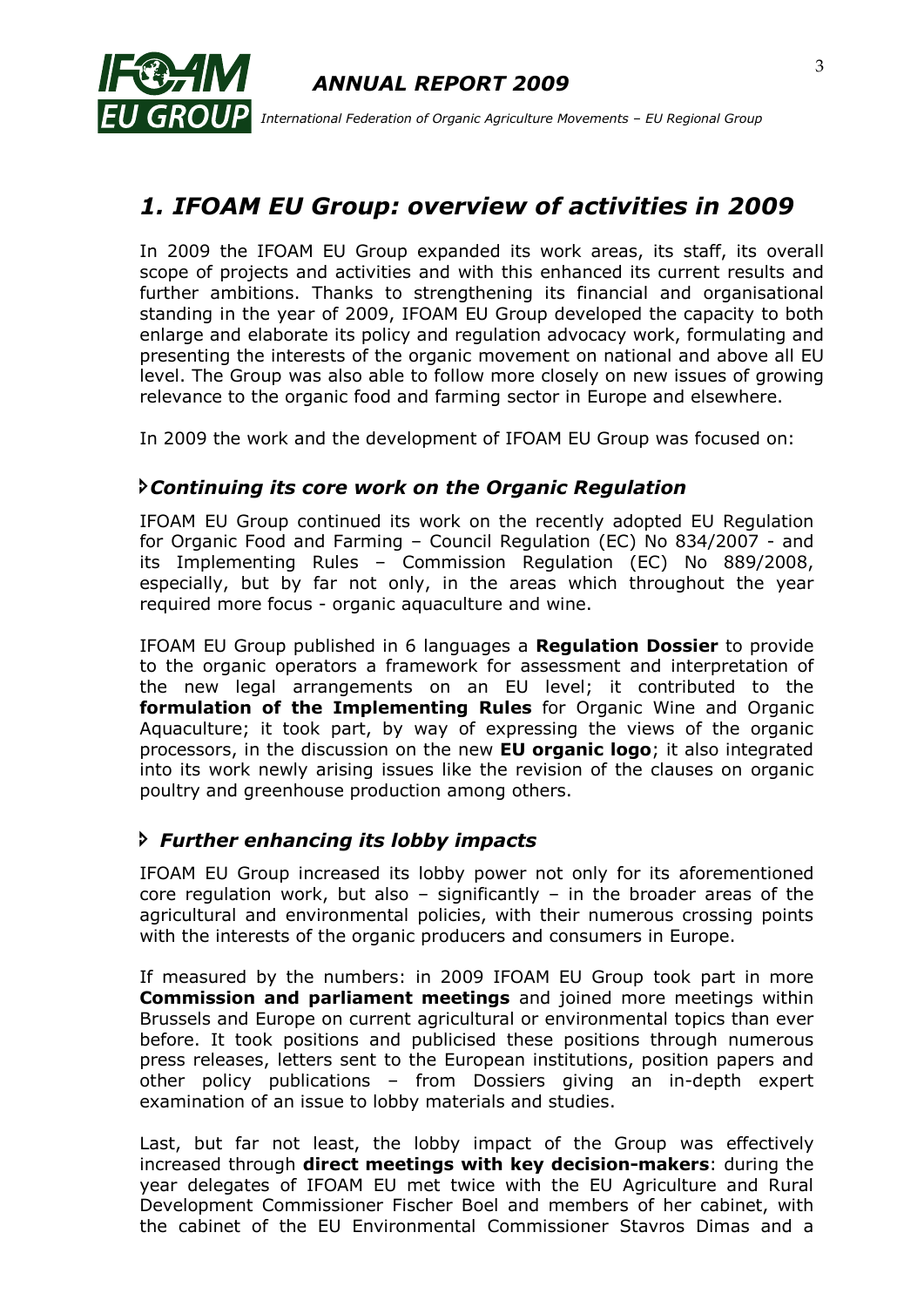



number of DG Environment officials as well as with high- to mid level officials, responsible for topics of interest to the organic movement and the IFOAM EU Group, in DG SANCO, DG Research and in the European Parliament.

Representatives of IFOAM EU Group participated in **significant events throughout Europe** to present the standpoints of the organic movement: those include high-profile events like the United Nation"s Climate Change Conference in Copenhagen, the Climate Change Conference in Lund and the conference of the Czech Presidency in Prague on quality production.

Throughout the year IFOAM EU Group participated in the work of nine **Advisory Groups of the European Commission**. In DG AGRI IFOAM EU was represented in the Advisory Groups on Organic Agriculture, Rural Development, Fruits and Vegetables, Quality of Agricultural Production, Agriculture and Environment and since 2009 – also in the Advisory Groups on Common Agricultural Policy and Wine-Growing; in DG SANCO – IFOAM EU took part in the Advisory Group on Food Chain and Animal and Plant Health; and in DG MARE – in the Advisory Committee on Fisheries and Aquaculture.

#### *Promoting organic farming as a tool for fighting global challenges, increasing its scope of work and range of outputs*

IFOAM EU Group designated time and effort to achieve political and public recognition of the fact that in the face of aggravating global problems from climate change to biodiversity loss and food crisis, organic farming with its environmentally sustainable practices of production is an **effective tool for fighting current challenges** and shaping sustainable and responsible solutions – therefore it must be recognised for its public benefits and should be part of any policy towards meeting these problems on European and global level.

To enhance its impact in affirming organic farming as a model of modern, sustainable agriculture with valuable potentials for solving some of the biggest problems of today, IFOAM EU Group both organised and took part in high-profile events – first to mention would be the **Second European Organic Congress** "Organic Food and Farming in times of Climate Change, Biodiversity loss and Global Food Crisis" held by IFOAM EU in December 2009 – and popularised its positions through regular communications to members and wider circles.

IFOAM EU Group generally **expanded the scope of its policy work** by putting more focus not only on the topics of climate change and biodiversity, but also by contributing with the organic point of view and line of argument to the current discussions on: CAP post-2013, animal cloning, eco-labelling, nanotechnology, organic public procurement and the external costs of agriculture.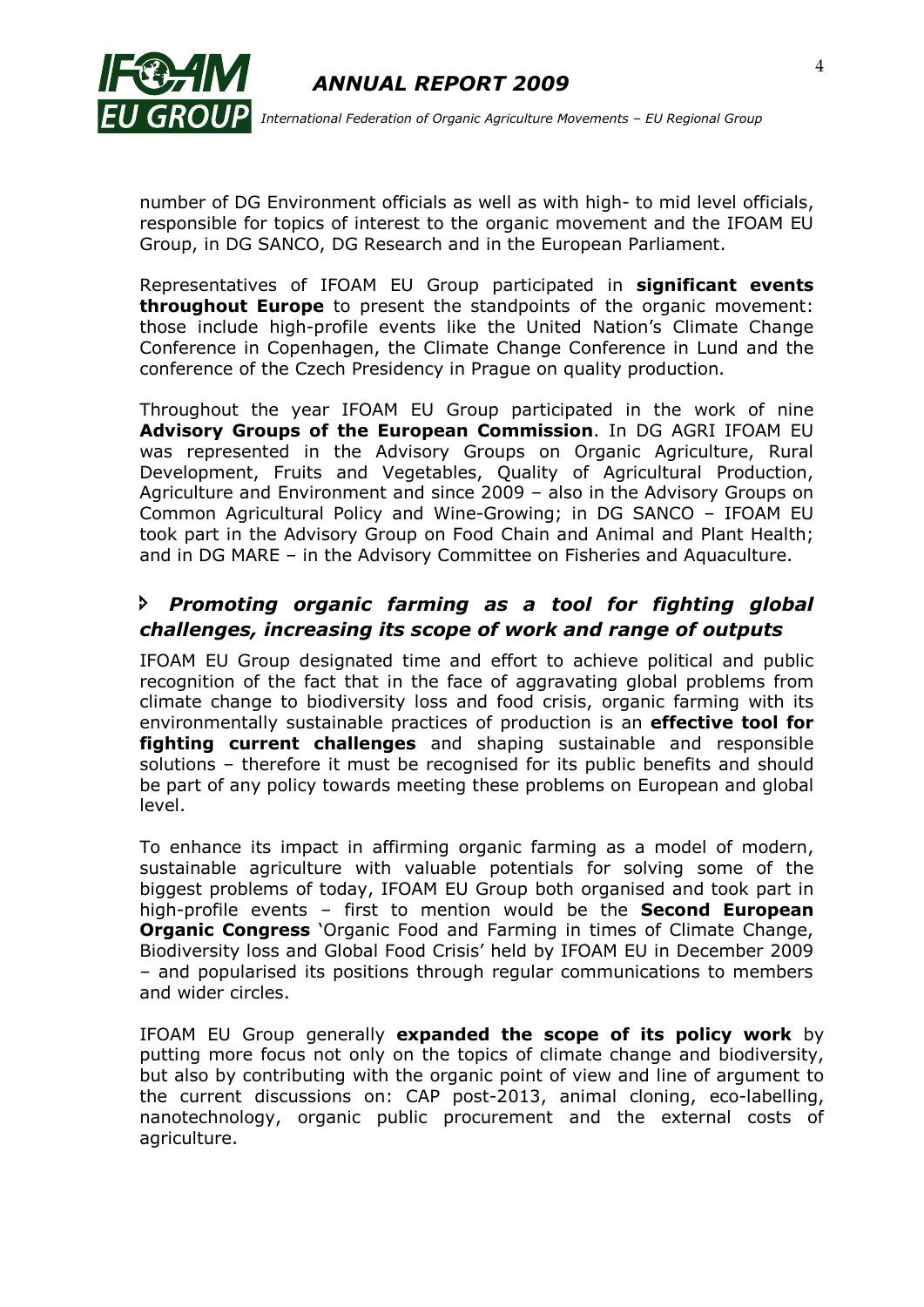

 *International Federation of Organic Agriculture Movements – EU Regional Group*

#### *Increasing its outreach to broader public, branding its name, spreading the word for the benefits of organic farming*

As an additional toolbox for its lobby work, but also as a way to achieve broader outreach, the IFOAM EU Group developed for the first time in 2009 a full set of **promotion campaign tools** - lobby folder, post card series, paper block, pens. The promotion items were used at the Second European Organic Congress, organised by IFOAM EU, and will continue to be of good use in the years to come.

As in previous years IFOAM EU Group **took every opportunity to present its work and the benefits of organic farming** not only to experts but also, as much as that was possible with the available time and resources - to broader public. The Group organised discussions and/or presented its work through its already traditional participation at events like BioFach, Organic Marketing Forum, Bioacademy, Green Week and BioWeek in Brussels – with audiences varying from specialised experts to people unacquainted with organic food and farming. Workshops and discussions were organised mainly for the benefit of experts and others involved in the organic sector, information tables with information material and IFOAM EU staff present, ready to answer queries, were available at all of the above regular events as well as at various other, non-regular events and occasions to be able to cater to the needs and level of knowledge of those less involved.

During the year the IFOAM EU Group also **increased the quantity and quality of its communications** to members, expert lists and media and by the end of it registered the highest number of press clippings than ever before.

#### *Working towards advancing organic research*

After extensive consultations with hundreds of stakeholders (more than 300) the Technology Platform Organics, launched in 2008 with the active participation of IFOAM EU Group as a founding member, prepared and published in 2009 a **'Strategic Research Agenda for Organic Food and Farming'**. The purpose of the document was to identify in detail the needs for organic research and to influence the relevant EU policies to this end.

#### *Developing as an organisation*

Thanks to the substantial operational grant received from DG Environment in 2009, the IFOAM EU Group managed to strengthen its organisational capacity considerably. That involved **increased human capacitie**s of the Brussels office of the Group allowing for a narrower specialisation and closer focus on an expanding range of policy topics and better communication of positions and outputs.

With growth comes need for restructuring. Another side of the IFOAM EU Group"s development was the adoption of new **Working Methods**, agreed by the IFOAM EU Board in 2009 in order to define roles and mechanisms for coordination, for developing positions, for decision-making and external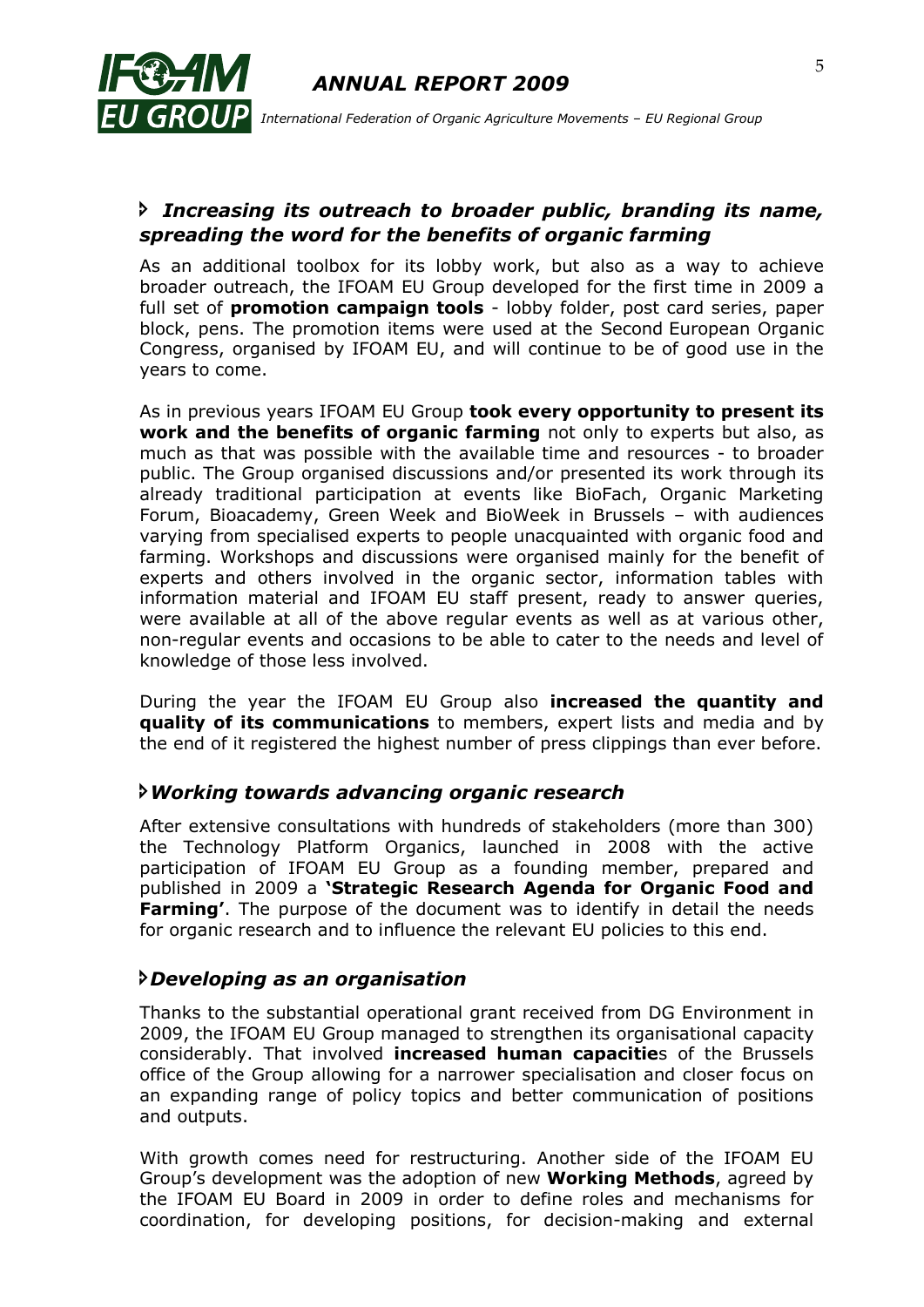

 *International Federation of Organic Agriculture Movements – EU Regional Group*

representation. In 2009, the IFOAM EU Group also held its 4<sup>th</sup> General **Assembly**.

#### *Implementing EU projects in the field of organic farming*

In 2009 IFOAM EU Group implemented for the first time an extensive work agenda under the Life+ Programme of the European Commission/DG Environment and as a result had the majority of its activities in 2009 co-funded by Life+. During the year it also successfully finalised the EU-funded research project ORWINE (where IFOAM EU Group was a partner), a CAP information measures project (IFOAM EU Group was a main contractor), which financed the seminar organised in April in Romania, and an EVS project financing volunteer"s support for the Brussels office of the Group. As with previous projects (ORGAP, Revision, previous CAP and EVS projects), IFOAM EU Group implemented its 2009 project activities diligently and with success.

## *2. IFOAM EU Group's work on the Organic Regulation 834/2007 and its Implementing Rules*

The current Organic Regulation (Council Regulation 834/2007) with its Implementing Rules (Commission Regulation 889/2008) came into force on 1 of January 2009 after a long process of revision of the old regulation 2092/91. Having been following the revision process since its inception back in 2004 and 2005 (with the publication, respectively, of the European Action Plan for Organic Food and Farming and the Commission's proposal for revision), in 2009 the new task of the IFOAM EU Group was, first, to provide an useful interpretation of the new provisions laid down by the regulation and, second, to serve as best as possible the interests of the organic movement by monitoring the actual implementation process and problems arising from it and by influencing the decisions that were still to be taken in two remaining areas – organic wine and aquaculture. IFOAM EU also kept close focus on the process of designing the EU organic logo, which continued in 2009, and other specific issues, mostly related to the technical annexes of the regulation.

#### *2. 1 Regulation Dossier*



As early as February 2009 – within a month or so of coming into force of the Regulation – IFOAM EU Group prepared and published a Regulation Dossier. At that point it was too early to have a full picture of the implementation of the regulations 834/2007 and 889/2008 throughout the 27 Member States. The Dossier however, although abstaining from fully assessing the implementation process - which was taking place at that moment with a different pace in the different countries, succeeded in giving a comprehensive overview of how the new regulation will impact different areas of the organic sector. With this the Dossier contributed to an improved understanding of the new legal framework and its implications in specific fields of organic production.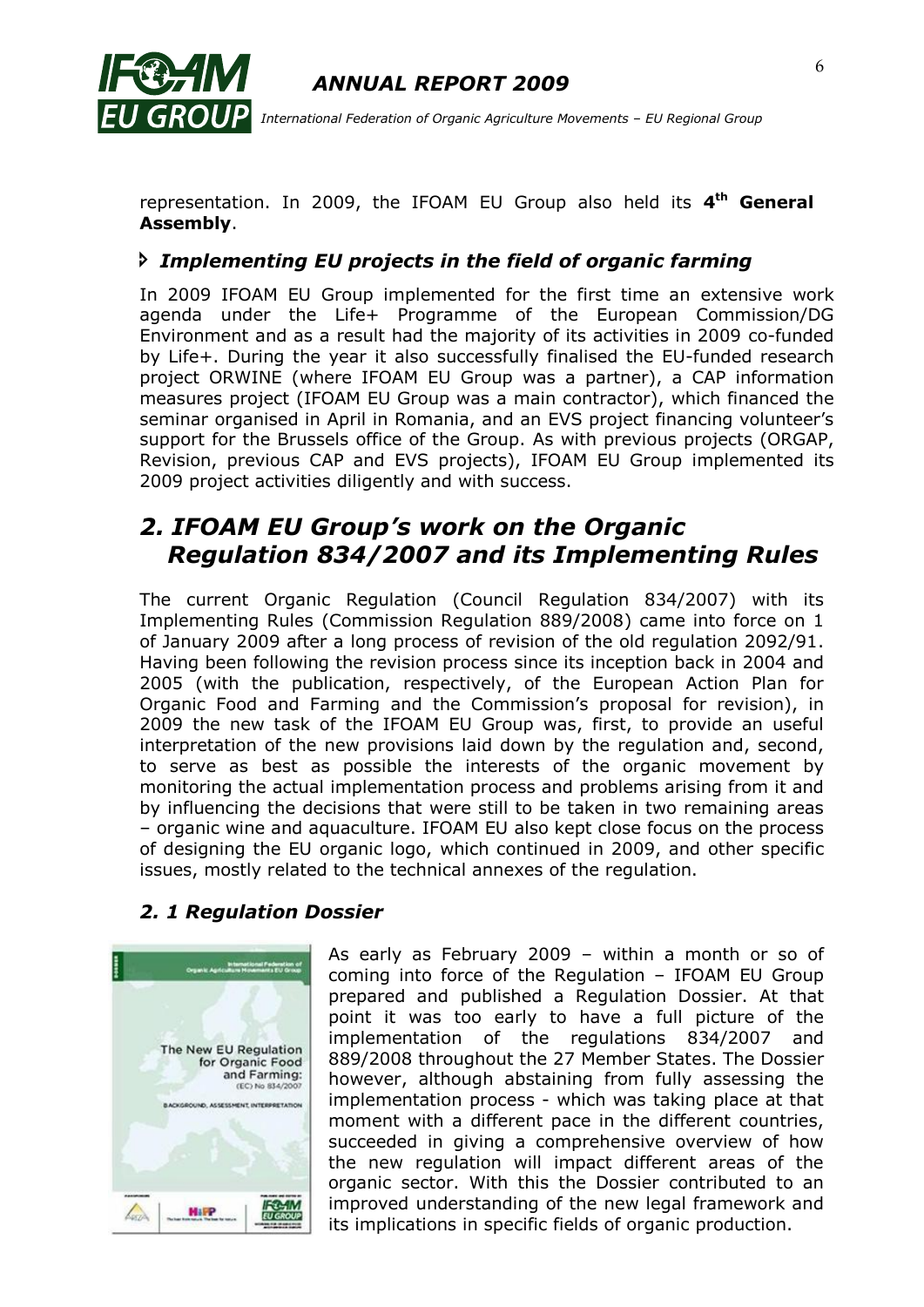

The Regulation Dossier – with full title "The New EU Regulation for Organic Food and Farming: (EC) No 834/2007 Background, Assessment, Interpretation" - was launched on February 19 during BioFach 2009 at the booth of the Czech Agriculture Ministry (in view of the Czech Republic holding the EU Presidency at that time) with speeches of the EU Agriculture Commissioner Fischer-Boel, the Minister of Agriculture of the Czech Republic Mgr. Petr Gandalovic, and Jiri Urban, Deputy Minister of Agriculture of the Czech Republic. It was translated and published into Czech, Greek, French and German in 2009 (two other language versions - Spanish and Polish – were finalised and published later, in 2010), printed in about 50,000 paper copies and disseminated free of charge among organic companies, farmers" associations, certifiers, researchers as well as interested institutions, universities and organisations from all over Europe. The electronic versions of the Dossier in all languages were available for free download throughout the year.

## *2.2 EU organic logo*

In 2009 the European Commission re-launched the process of selecting a design for new organic logo (made obligatory by the regulation for all packaged organic products produced in the EU) after recognising problems around the previously proposed design (similarities with another logo that was

already on the market). An open competition was announced in the first half of the year and continued for the rest of it; the process was still open in December when 3 selected final options (out of the initial 3,422) were offered for public vote.



Throughout this process, the IFOAM EU Group made known its opinions and recommendations, based on internal consultations with its members, part of which expressed marked dissatisfaction with the pace of the process and the 3 final logo proposals. During its annual meeting with the Organic Unit in DG AGRI of the European Commission, representatives of IFOAM EU handed over a *Letter [on the new EU logo](http://www.ifoam.org/about_ifoam/around_world/eu_group-new/positions/Papers/pdf/IFOAM_EU_letter_new_organic_logo_Dec_20092.pdf)* stressing the importance for the organic operators to have the new logo approved and published in time (for them to prepare for the new labelling requirements) and proposing transition period if that condition is not met. Earlier in the year IFOAM EU ongoingly informed the organic sector about the different stages of the selection process.

#### *2.3 Organic aquaculture*

The work on the Organic Aquaculture Implementing Rules required attention for most of the year 2008 and continued well into the first half of 2009. Already in 2008 the IFOAM EU Group formed an Organic Aquaculture Expert Group in order to be ready to coordinate expert and stakeholder input, provide representative views of the sector and thereby a credible contribution to the process of establishing the aquaculture rules.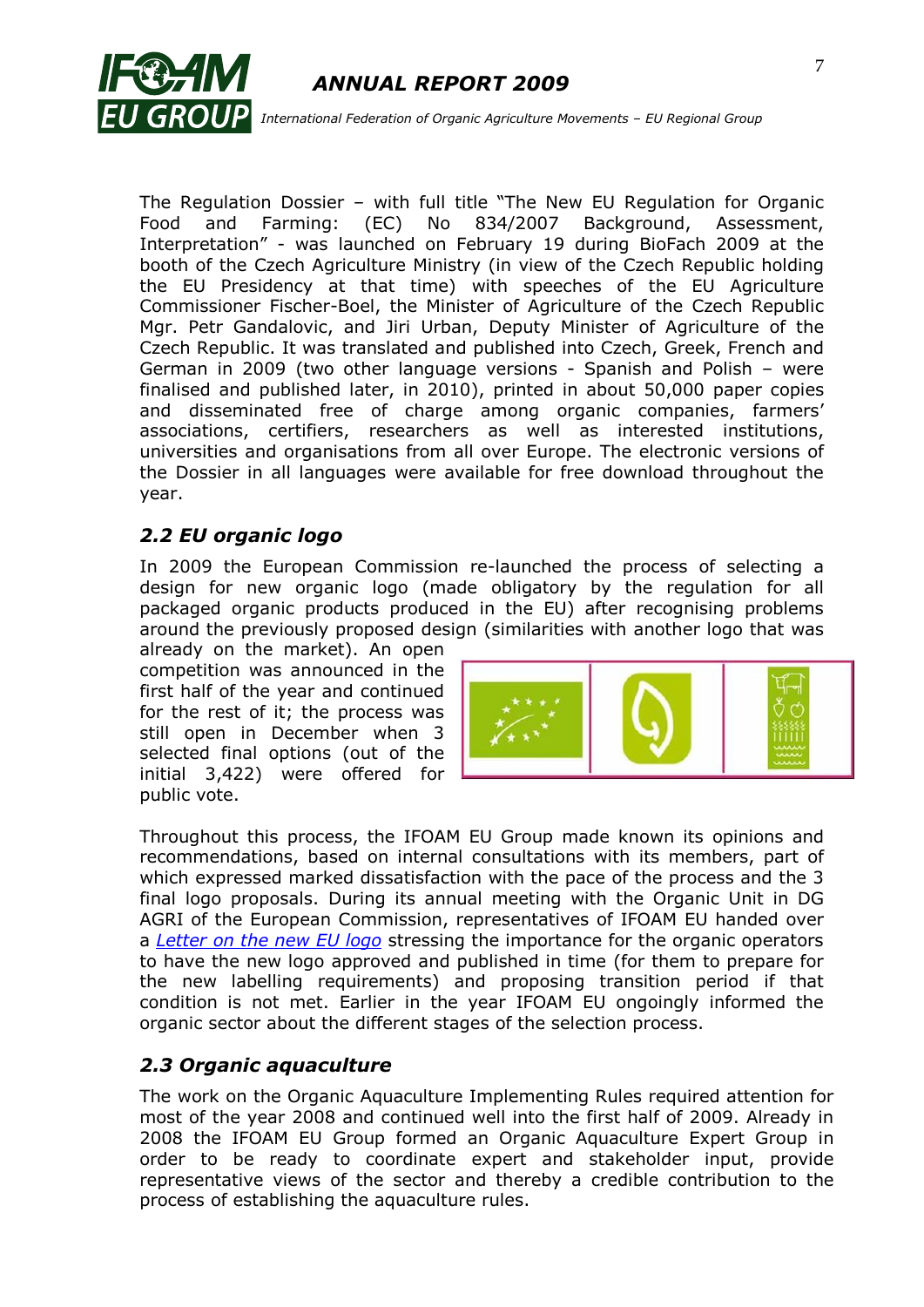

 *International Federation of Organic Agriculture Movements – EU Regional Group*

In the beginning of 2009 the Organic Aquaculture Implementing Rules were still underway – the rules had to be agreed and added to the general Implementing Rules, laid down in Regulation (EC) 889/2008, as an amendment. The Commission renewed the discussion in 2009 by publishing a *[working document on aquaculture](http://www.ifoam.org/about_ifoam/around_world/eu_group-new/workareas/regulation/revision/pdf/COM_working-doc_aquaculture_06.01.2009.pdf)* (rev06/01) in January and presenting its revision (of January  $27<sup>th</sup>$ ) to the SCOF meeting on January 28-29. The Commission draft was then further discussed at the next SCOF on March 3-4.

After consultations with its network of experts, the IFOAM EU Group communicated its comments and corrections to the draft aquaculture rules through series of letters to the responsible institutions (see letters from *[12/01/2009,](http://www.ifoam.org/about_ifoam/around_world/eu_group-new/positions/Papers/pdf/Letter_IFOAMEU_revision_aquaculture_processing_12.01.2009.pdf) [27/02/2009,](http://www.ifoam.org/about_ifoam/around_world/eu_group-new/positions/Papers/pdf/Letter_IFOAMEU_COM_aquaculture_27.02.2009.pdf) [30/03/2009](http://www.ifoam.org/about_ifoam/around_world/eu_group-new/positions/Papers/pdf/Let_Hulot_Aquaculture_30.03.2009_final.pdf) [annex,](http://www.ifoam.org/about_ifoam/around_world/eu_group-new/positions/Papers/doc/Letter_IFOAMEU_COM_aquaculture_annex_30.03.09.doc) [12/05/2009,](http://www.ifoam.org/about_ifoam/around_world/eu_group-new/positions/Papers/pdf/Letter_IFOAMEU_COM_SCOF_aquaculture_12.05.2009.pdf) [25/05/2009](http://www.ifoam.org/about_ifoam/around_world/eu_group-new/positions/Papers/pdf/Letter_IFOAMEU_COM_SCOF_aquaculture_25.06.2009.pdf)*) and via press releases to the broader public (*[13/05/2009,](http://www.ifoam.org/about_ifoam/around_world/eu_group-new/media/pdf/PR_IFOAMEU_Aquaculture_13.05.2009.pdf) [30/06/2009](http://www.ifoam.org/about_ifoam/around_world/eu_group-new/media/pdf/PR_IFOAMEUGroup_Aqua_30062009.pdf)*). IFOAM EU Group"s biggest concern was that the draft did not sufficiently reflect the organic principles as laid down in the Organic Regulation 834/2007. The Group commented in detail on issues like high stocking densities and allowed substances for cleaning – points in which the aquaculture rules resembled the conventional aquaculture practices too closely.

After more than a year and a half of discussions, SCOF adopted the Organic Aquaculture Implementing Rules on 29 of June. The IFOAM EU Group welcomed the fact that the Member States found a compromise and defined EU-wide rules for organic aquaculture for the first time, but pointed out that further development of the regulation is needed. The Group then initiated a debate among the sector to come up with a concrete proposal for further adjustments, e.g. regarding sustainable seaweed practices. The proposals will be used for further input for developing the rules (it is anticipated that the Commission will make a review of the aquaculture rules by 2013).

#### *2.4 Organic wine*

# *POLIX C policy recommendations*

IFOAM EU Group made its first major contribution to the work towards regulating the production of organic wine on EU level as part of the partner consortium of the EU-funded project *[ORWINE](http://www.orwine.org/)*, which after three years of work involving wine experts and organic production experts from around Europe, ended in the middle of 2009 with the delivery *of [Final Recommendation for EU](http://www.orwine.org/intranet/libretti/d%205.8%20final%20version%201st%20july%20_263_01_0_.pdf)  [Rules on Organic Wine](http://www.orwine.org/intranet/libretti/d%205.8%20final%20version%201st%20july%20_263_01_0_.pdf) -* "Proposal and recommendations for elaborating rules for organic wine in EU Regulation on organic production and labelling of organic products (Commission Reg. EC 884/2008 based on Council Regulation EC 834/2007 repealing Regulation EEC 2092/91)". This comprehensive document contains a compilation of stakeholder and expert views, results from experimentation and on-farm testing, and a wealth of data relevant for the elaboration of the new EU rules for organic wine that had to be worked out.

#### *Organic Wine Implementing Rules*

The Implementing Rules for Organic Wine was one of the issues left out of the general Implementing Rules (known also as NIROF) laid down in Commission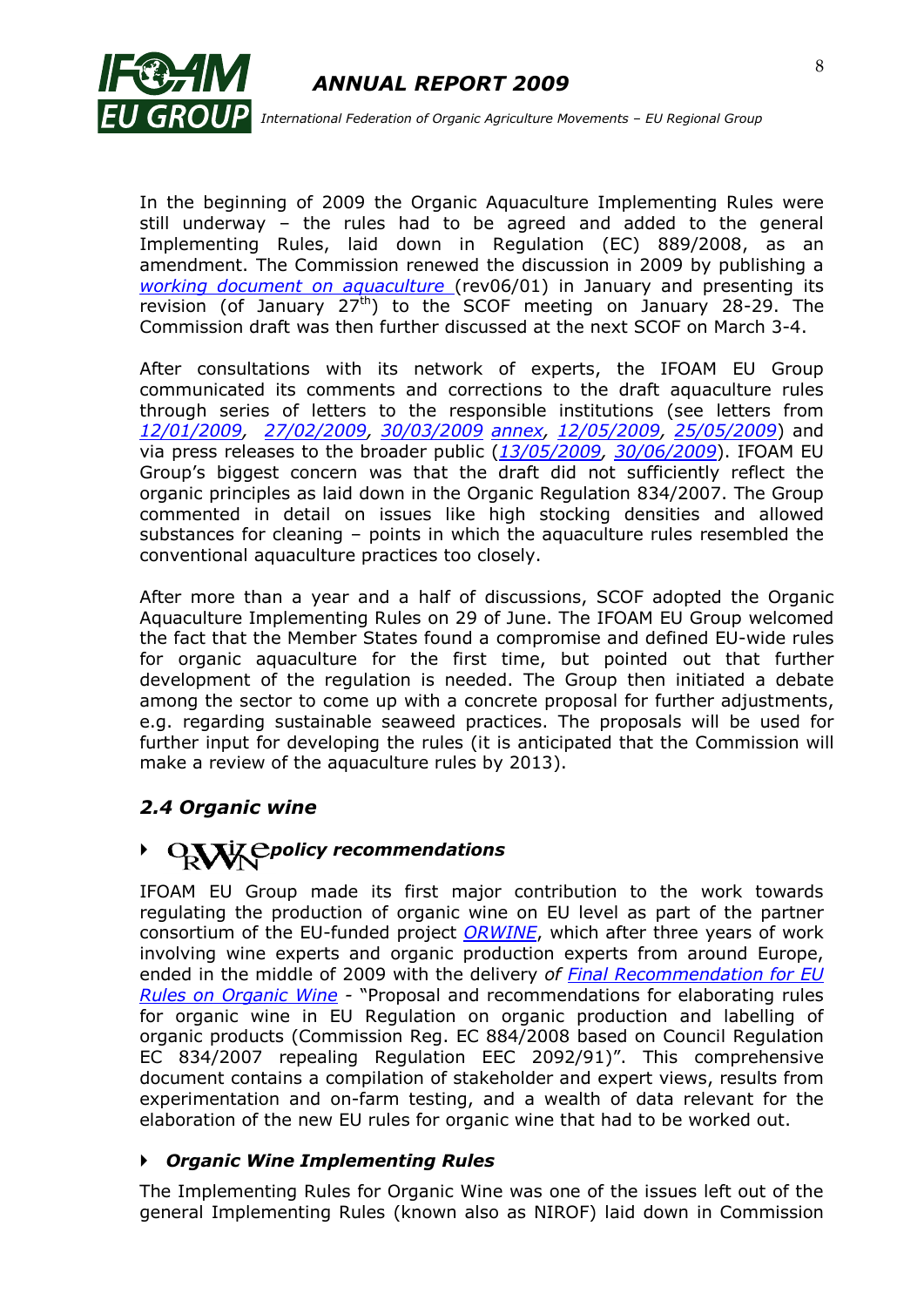

Regulation 889/2008. In preparation for the forthcoming work on rules and specifications for organic wine, IFOAM EU Group established in the first half of the year an internal Organic Wine Task Force with the aim to formulate positions and put them forward to the decision-making bodies; the task force was co-chaired by Otto Schmid from Fibl and Monique Jonis, ITAB.

Starting from June when the Commission circulated its First Working Document on Organic Wine-making – with the idea to discuss it at the Standing Committee on Organic Farming (SCOF), hammer out agreement and come to Organic Wine Implementing Rules (as it was planned) by the end of 2009 - the IFOAM EU Task Force examined proposals, compiled input from the organic movement on all discussed elements of organic wine production and processing, and issued positions to SCOF and the responsible officials in the European Commission. The IFOAM EU Group submitted a *[Detailed Position](http://www.ifoam.org/about_ifoam/around_world/eu_group-new/positions/Papers/pdf/Position_IFOAMEU_wine_processing_25.09.2009.pdf) on [Organic Wine Processing](http://www.ifoam.org/about_ifoam/around_world/eu_group-new/positions/Papers/pdf/Position_IFOAMEU_wine_processing_25.09.2009.pdf)* in September, to be taken into account in the October SCOF meeting. In October, The IFOAM EU Wine Task Force worked out two further reactions to the political discu*ssion – a [Position on](http://www.ifoam.org/about_ifoam/around_world/eu_group-new/positions/Papers/pdf/Position_IFOAMEU_wine_processing_16.10.2009.pdf) Sulphites, [Oenological Practices and Processing Aids](http://www.ifoam.org/about_ifoam/around_world/eu_group-new/positions/Papers/pdf/Position_IFOAMEU_wine_processing_16.10.2009.pdf)* and *[Letter on Organic Wine Making](http://www.ifoam.org/about_ifoam/around_world/eu_group-new/positions/Papers/pdf/Letter_IFOAMEU_COM_wine_processing_28.10.2009.pdf)*).

The most controversial topic was to what extent the IFOAM EU Group can be in favour of a limitation of  $SO<sub>2</sub>$  levels in organic wine as the opinions on that issue differed significantly among different segments of the membership. However, the IFOAM EU Group was able to agree on some key points in its October *[Letter on Organic Wine Making](http://www.ifoam.org/about_ifoam/around_world/eu_group-new/positions/Papers/pdf/Letter_IFOAMEU_COM_wine_processing_28.10.2009.pdf)*. In the following months IFOAM EU submitted several further contributions to the political discussion: *[Amendments](http://www.ifoam.org/about_ifoam/around_world/eu_group-new/positions/Papers/pdf/Amendments_IFOAMEU_organic_wine_regulation_19.11.2009.pdf) from [November 19;](http://www.ifoam.org/about_ifoam/around_world/eu_group-new/positions/Papers/pdf/Amendments_IFOAMEU_organic_wine_regulation_19.11.2009.pdf) [Letter on Sulphite](http://www.ifoam.org/about_ifoam/around_world/eu_group-new/positions/Papers/pdf/Letter_IFOAMEU_COM_organic_wine_SO2_4.12.2009.pdf)*s*; [Amendments from December 11](http://www.ifoam.org/about_ifoam/around_world/eu_group-new/positions/Papers/pdf/Amendments_IFOAMEU_organic_wine_11.12.2009corrected.pdf)*. These timely inputs explained in more details the position of IFOAM EU Group and provided further recommendation on permitted techniques, enrichment, additives, and processing aids.

In addition to its continuous work on written positions, IFOAM EU Group brought up the wine issue in direct meetings in the European Commission as well as before the members of SCOF during the evening reception organised by IFOAM EU in November. Throughout the second half of the year, when the wine discussion was most intensive, the IFOAM EU Group informed on all developments through its special website section: *IFOAM EU –[webpage on](http://www.ifoam.org/about_ifoam/around_world/eu_group-new/workareas/regulation/php/wine.php)  [organic wine.](http://www.ifoam.org/about_ifoam/around_world/eu_group-new/workareas/regulation/php/wine.php)* In December, however, it became clear that the wine rules could not be agreed on by the end of 2009, as there were serious disagreements between the Member States, and the discussion had to continue in 2010.

#### *2.5 Ongoing monitoring work*

Besides its work in the specific areas of organic wine and aquaculture, in 2009 the IFOAM EU Group took up the role of monitor and watch-dog for the interests of the European organic movement in issues arising in the process of implementation of the new regulations. The Group worked out positions and held meetings alongside this process whenever necessary.

As part of this ongoing work in May the IFOAM EU Group sent a *[Letter on](http://www.ifoam.org/about_ifoam/around_world/eu_group-new/positions/Papers/pdf/Letter_IFOAMEU_organic_additives_08.05.2009.pdf)  [Certification of Organic](http://www.ifoam.org/about_ifoam/around_world/eu_group-new/positions/Papers/pdf/Letter_IFOAMEU_organic_additives_08.05.2009.pdf) Additives*. The letter, addressing the Head of the Organic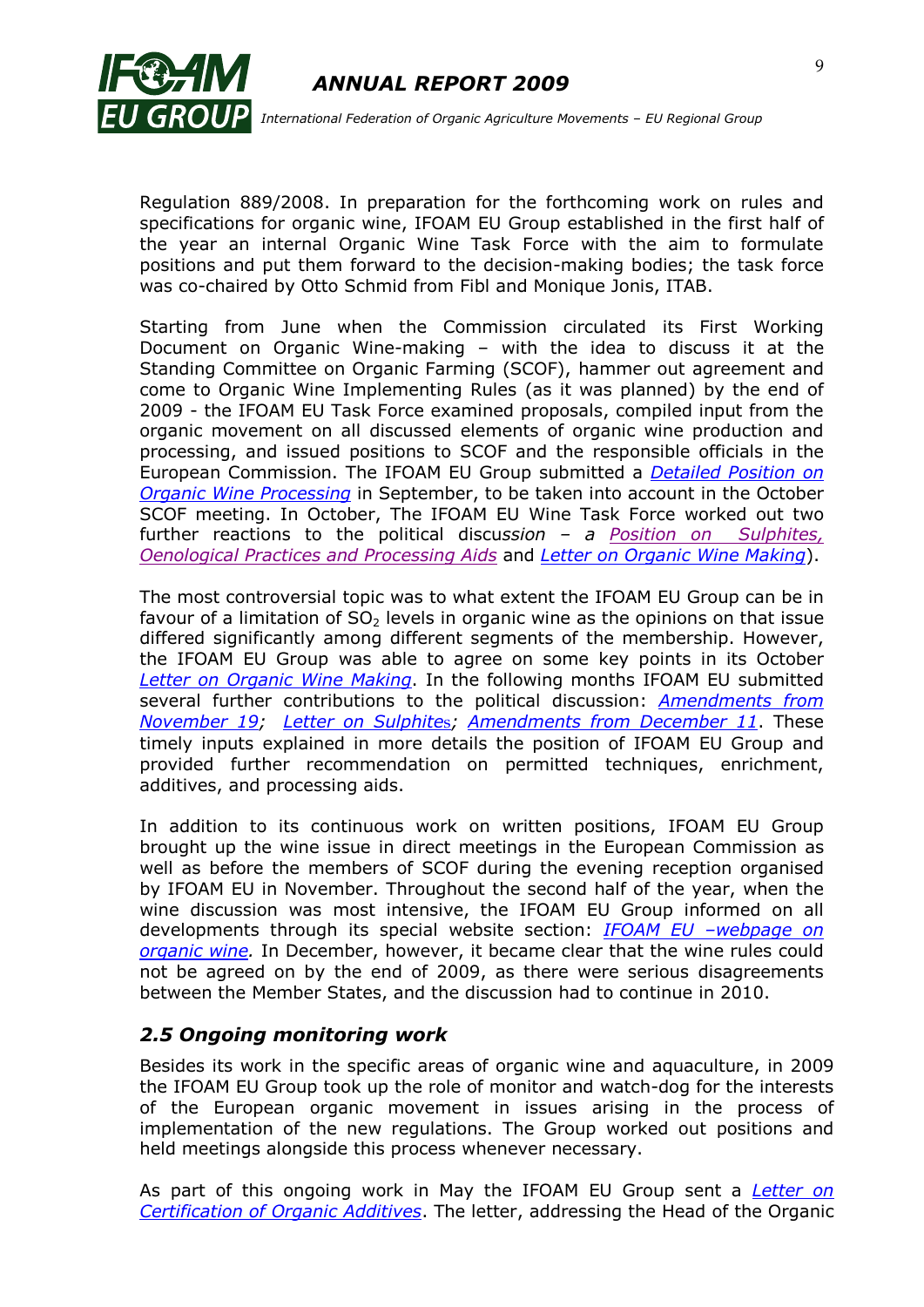

Unit of the European Commission, expressed concerns over the rising problems of interpretation with regards to ingredients mentioned in article 27 of the Implementing Rules (EC 889/2008) and Annex VIII. These problems involved the noted tendency in some countries to exclude from certification the substances from article 27 and Annex III (e.g. organic lecithin, organic guar, organic locus bean gum, organic citric oil, organic flavour extracts). The IFOAM EU"s letter appealed to the Commission to inform the Member States anew on the issue.

On 14 of September IFOAM EU Group asked for a *[revision of the technical](http://www.ifoam.org/about_ifoam/around_world/eu_group-new/positions/Papers/pdf/Letter_IFOAMEU_COM_processingaids_14.09.2009.pdf)  [annexes](http://www.ifoam.org/about_ifoam/around_world/eu_group-new/positions/Papers/pdf/Letter_IFOAMEU_COM_processingaids_14.09.2009.pdf)* to the new Organic Regulation 889/2008. In its letter to the European Commission IFOAM EU pointed to the need for reconsideration and update of Annex IX of the Regulation, authorising the use of non-organic substances in organic food. It also brought to the attention of the Commission a list of products which are already available in organic quality and should therefore be removed from Annex IX.

On October 5 the IFOAM EU Group submitted a letter to the European Commission on the *[legal definition of flavours](http://www.ifoam.org/about_ifoam/around_world/eu_group-new/positions/Papers/pdf/letter_food_flavors_05102009.pdf)*, pledging that flavours should be considered foods and as such can be certified as organic.

In November IFOAM EU Group called for more consistency in the new requirements for labelling of origin. In a *[Letter on Labelling of Origin](http://www.ifoam.org/about_ifoam/around_world/eu_group-new/positions/Papers/pdf/Letter_IFOAMEU_COM_MFB_originlabeling_13.11.2009.pdf)* to the EU Agriculture Commissioner Mariann Fischer Boel and a *[Letter](http://www.ifoam.org/about_ifoam/around_world/eu_group-new/positions/Papers/pdf/Letter_IFOAMEU_COM_originlabeling_12.11.2009.pdf)* to Jean-François Hulot, Head of the Organic Farming Unit in DG Agriculture, IFOAM EU pointed to problematic issues related to the requirements in the Organic Regulation 834/2007 (under article 24) for the indication of origin of ingredients.

The Brussels office of the IFOAM EU Group coordinated throughout the year the participation of IFOAM EU experts in the Advisory Group on Organic Farming within DG AGRI of the European Commission. Representatives of IFOAM EU participated in all 4 meetings of this Advisory Group held in 2009. It also organised and successfully held two regulation-related workshops (on the new Organic Regulation and the Imports Regulation) at BioFach, the biggest organic trade fair in Europe.

As already mentioned, the IFOAM EU Group organised a reception for the members of SCOF on November 19, during which it introduced its work on the Organic Regulation. This took place at the premises of the Heinrich Böll Foundation in Brussels. Around 20 SCOF members came to the reception and had the opportunity to meet some of the board members and members of IFOAM EU as well as its Brussels office staff.

## *3. Environmental and agriculture policies*

Thanks to the financial support under the Life+ programme in 2009 and through it the employment of a full-time Policy Coordinator and Food Legislation Coordinator, the IFOAM EU Group was able to devote more work and produce better results in areas and topics which have always been within its range of interest but only now took a more prominent position in its work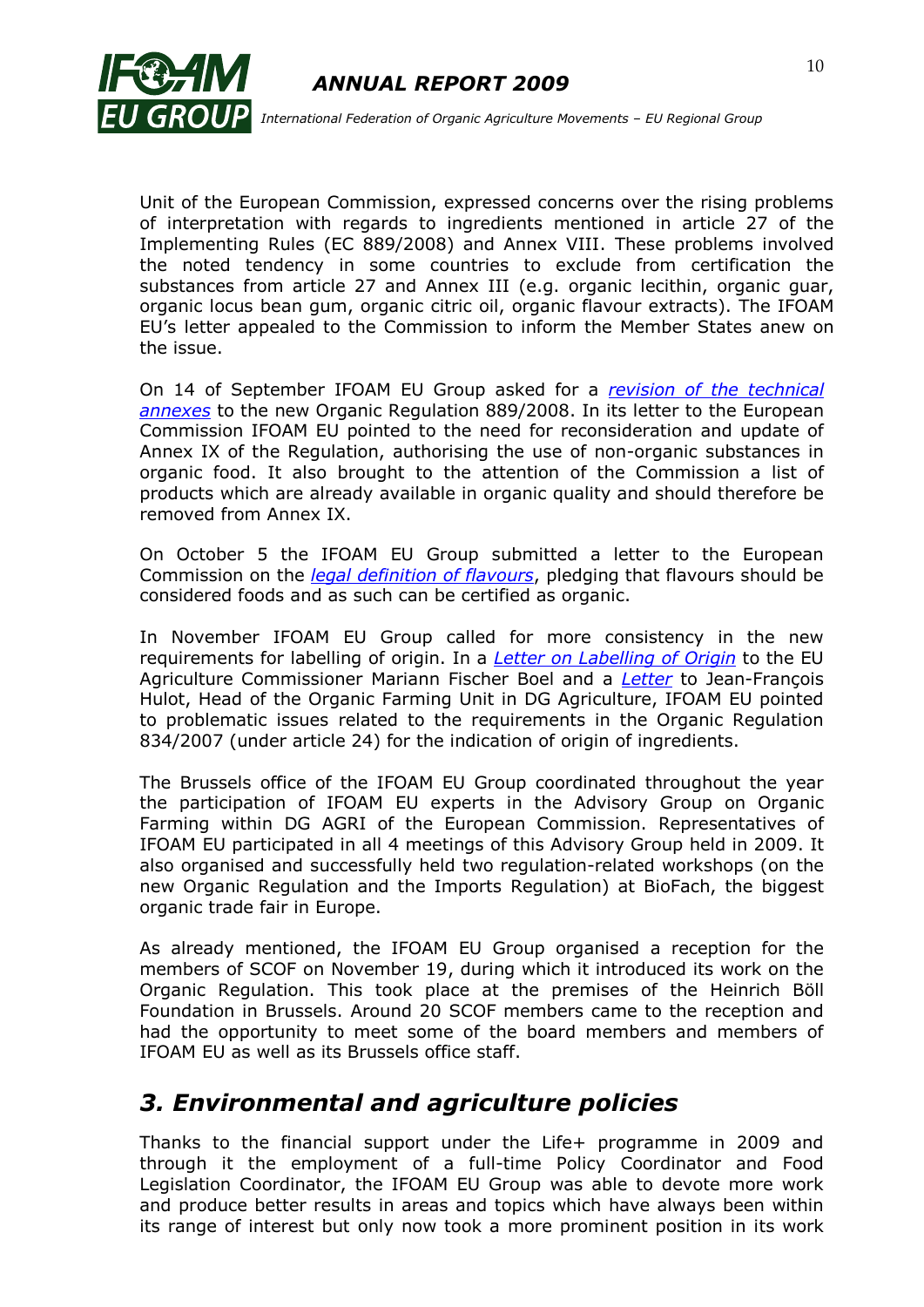

priorities. That fully applies to the time and effort spent on: climate change, biodiversity and soil protection, GMO free food and feed, CAP and rural development, animal welfare and cloning, food labelling and food safety and the quality of food production. IFOAM EU organised its Second European Organic Congress - a high-profile and well-attended event which put some of these issues in the spotlight, and discussed in direct meetings with the responsible EU officials the organic farming approach to meet global challenges such as climate change and biodiversity loss while producing healthy food.

#### *3.1 Organic farming as a solution to global challenges – the work of IFOAM EU Group on climate change and biodiversity*

#### *Second European Organic Congress*

On 1 of December 2009, after extensive preparation work, IFOAM EU Group held its Second European Organic Congress, gathering more than 200 participants from all over Europe, experts and policy makers. The congress, which focused on "Organic food and farming in times of climate change, biodiversity loss and global food crisis", featured a number of high-level speakers, among them Hans Herren, President of the Millenium Institute, Julien Mousnier, member of the Cabinet of Commissioner Fischer Boel, and Ernst Ulrich von Weizsäcker, Co-Chair of the International Panel for Sustainable Resource Management. It ended with an evening reception in the European Parliament which was opened by Paolo de Castro, Chairman of the European Parliaments Committee on Agriculture and Rural Development, and had as keynote speaker Percy Schmeiser, winner of the Right Livelihood Award 2007, member of the International Commission on the Future of Food,



The Second European Organic Congress, organised by the IFOAM EU Group on December 1 in Brussels, gathered more than 200 members of the organic movements, businesses and experts, and EU policy-makers.

and a world-known anti-GMO activist. Both the core programme of the congress and the evening reception attracted significant attention.

The Second European Organic Congress of IFOAM EU Group was designed and implemented as a high-level political event, exceeding in ambition and scale the expert meetings held by IFOAM EU throughout the year. It brought to the attention the fact that while conventional agriculture has been part of the reasons for aggravating global environmental problems like climate change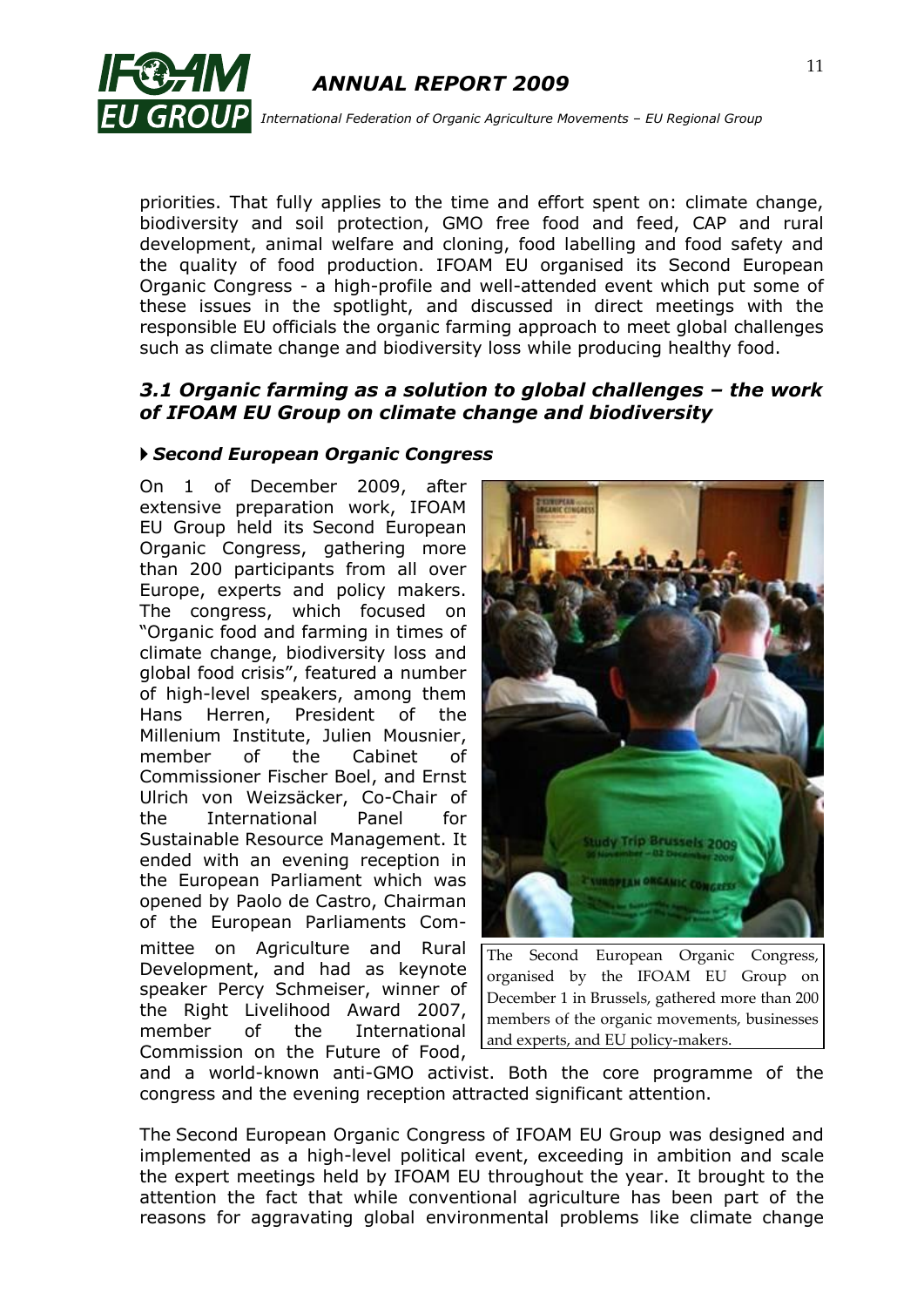



and loss of biodiversity, organic agriculture is and must be recognised for being part of their solutions. Organic agriculture can contribute to long-term food security by careful use of natural resources, promoting a holistic approach towards sustainability in food production and ecologically sound innovation. Being attended by officials from DG Environment, Agriculture and Research, in addition to representatives of NGOs, members of the organic movements and researches, it is well justified to say that it managed to give more prominence to the issue of the important potentials of organic farming to deliver public goods as well as to bring this point forward to the EU policy makers.

#### *Climate change*

In addition to the Second European Organic Congress, which put strong focus on the issue of organic farming and climate change, IFOAM EU Group paid continuous attention to this topic through various other events and works.

IFOAM EU produced a *[Climate Change Stud](http://www.ifoam.org/growing_organic/1_arguments_for_oa/environmental_benefits/pdfs/IFOAM-CC-Mitigation-Web.pdf)*y, collecting case studies in the EU which underpin the scientific evidence of the contribution of organic farming to the mitigation of climate change. The study, entitled "The Contribution of Organic Agriculture to Climate Change Mitigation", was co-produced with IFOAM, and contained 5 case studies demonstrating the contributions of organic farming to mitigating one of the world's major concerns. It was launched at the Copenhagen Climate Change Conference (COP 15) in December 2009, widely disseminated among stakeholders in Europe and since then used and distributed in all events of the IFOAM EU Group. A second study by the IFOAM EU Group – the study "High Sequestration, Low Emission, Food Secure Farming: Organic Agriculture – a *[Guide to Climate Change and Food](http://www.ifoam.org/growing_organic/1_arguments_for_oa/environmental_benefits/pdfs/IFOAM-CC-Guide-Web-20100210.pdf)  [Security](http://www.ifoam.org/growing_organic/1_arguments_for_oa/environmental_benefits/pdfs/IFOAM-CC-Guide-Web-20100210.pdf)*" – presented a compilation of training manuals on organic agriculture and low carbon practices. It was co-produced with IFOAM and covers the topics of mitigation, adaptation, food security, poverty alleviation and health.

During 2009 representatives of IFOAM EU Group spoke at various events with a focus on climate change. In September the Vice President of IFOAM EU Thomas Dosch spoke at the EFFAT conference "Fight Climate Change! Save Jobs in Agriculture, Food and Tourism". Later he also participated in the United Nation"s Climate Change Conference in Copenhagen as part of a delegation of IFOAM representing the organic movement. In November the Director of IFOAM EU Marco Schluter participated in the "Climate Smart Food" conference in Lund held by the Swedish EU Presidency.

The IFOAM EU Group also issued a *[press release on mainstreaming climate](http://www.ifoam.org/about_ifoam/around_world/eu_group-new/media/pdf/PR_IFOAMEU_ClimateChange_14.09.2009.pdf)[friendly practices in EU policies](http://www.ifoam.org/about_ifoam/around_world/eu_group-new/media/pdf/PR_IFOAMEU_ClimateChange_14.09.2009.pdf)* and on the *[need to consider the climate in food](http://www.ifoam.org/about_ifoam/around_world/eu_group-new/media/pdf/PR_IFOAMEUGroup_ClimateSmartFood_24.11.2009.pdf)  [decisions](http://www.ifoam.org/about_ifoam/around_world/eu_group-new/media/pdf/PR_IFOAMEUGroup_ClimateSmartFood_24.11.2009.pdf)* (on the occasion of the "Climate Smart Food" conference in Lund).

#### *Biodiversity*

Through its policy work in 2009 the IFOAM EU Group covered the issue of biodiversity in many cross-cutting activities (the Second European Organic Congress, GMOs versus biodiversity discussion, strategy meeting in June 2009) and prepared for the Year of Biodiversity 2010 by planning a publication and a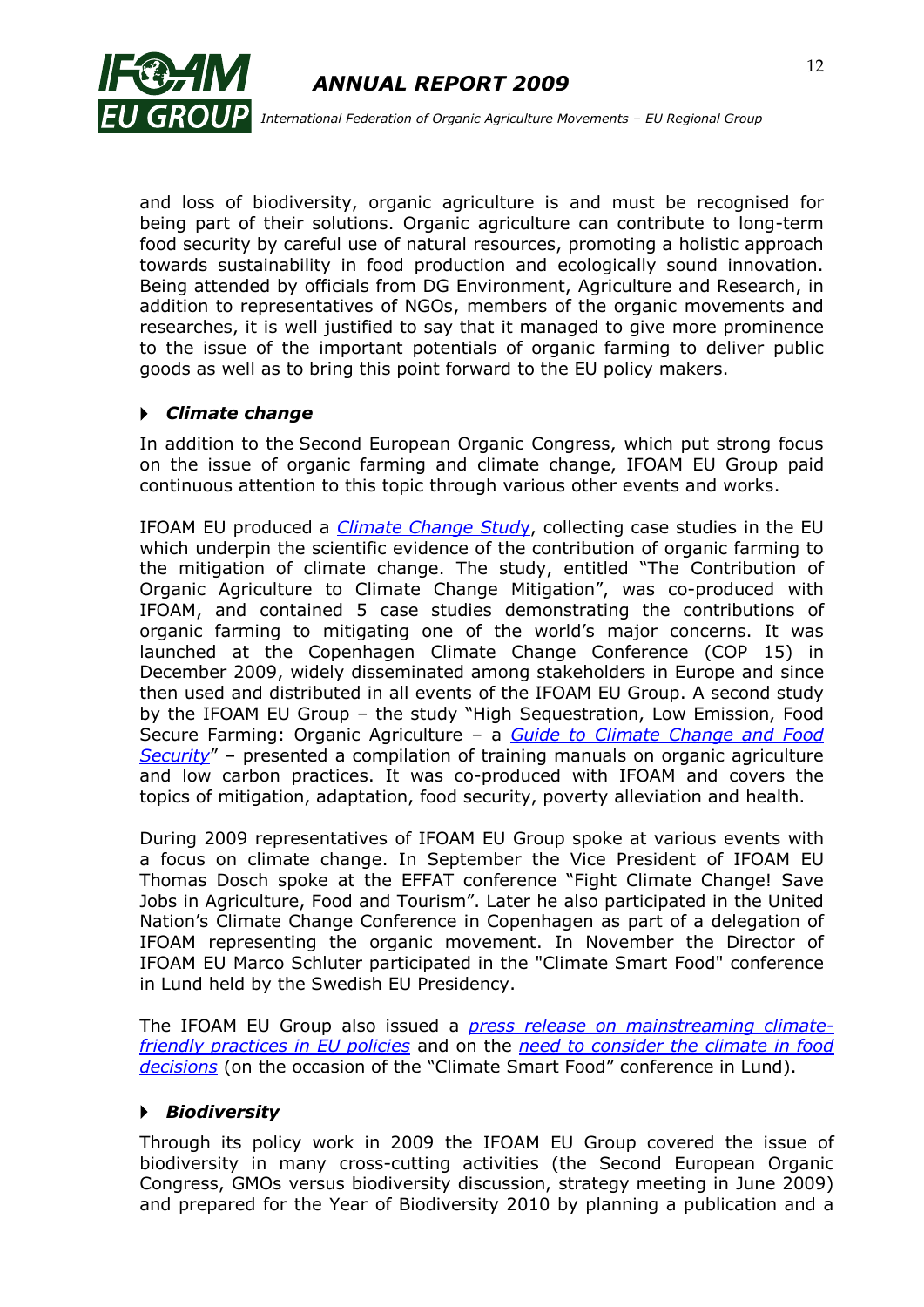

 *International Federation of Organic Agriculture Movements – EU Regional Group*

conference. IFOAM EU Group was also a member of the *[Countdown 2010](http://www.countdown2010.net/)* campaign for saving biodiversity.

#### *3.2 GMO*

GMO, GMO-free farming, the labelling threshold for GMO in seed were high on the agenda of the IFOAM EU Group in 2009.

In February IFOAM EU Group joined like-minded organisations in sending a *[Letter to Oppose Two New GM Varieties](http://www.ifoam.org/about_ifoam/around_world/eu_group/Bt11_and_1507_in_2009_Letter_to_Ministers_FINAL_4_02_09.doc)* and removal of national bans. The letter, sent to agriculture and environment ministers (in charge of the national GM dossiers) was a timely voicing of concern for the then forthcoming votes on the Commission proposals to allow two new GM maize varieties (Bt11 and 1507) for cultivation and to remove the French, Greek and Hungarian national bans on Monsanto's MON810 maize. It pointed out that the proposal to authorise the cultivation of the two GM varieties is inconsistent with the recognised stance (including the December 2008 EU Environment Council conclusions) that the current GMO risk assessment must be improved. With regards to France, Hungary and Greece"s bans, it states that provided that the re-assessment process in the EU for MON810 is currently ongoing, it is inappropriate to even consider lifting of national bans.

At the end of February, during BioFach 2009 in Nuremberg, IFOAM EU Group organised a protest action against lifting the national bans and a group of IFOAM EU active members handed over a petition to the German agriculture minister Ilse Aigner. The Group issued a *[press release](http://www.ifoam.org/about_ifoam/around_world/eu_group-new/media/pdf/PR_IFOAMEUGroup_GMObans_19.02.2009.pdf)* on this occasion.



February 19, Nuremberg Messe (BioFach). Rudi Vierbauch (left), Chairman of Bio Austria, and Thomas Dosch (center), President of Bioland and German board member of IFOAM EU Group, handed a petition to Ilse Aigner (right), Minister of Agriculture of Germany, in support of the Austrian, French, Greek and Hungarian members of the IFOAM EU Group, which strongly protested against the Commission's plan to remove their countries' national bans on GMO cultivation.

In March IFOAM EU Group took part in a *[European cyber action](http://www.ifoam.org/about_ifoam/around_world/eu_group-new/news/php/CyberAction_GMmaize.php)* against cultivation of GM maize in Europe. In June IFOAM EU joined the GMO-free march that took the long way from Berlin to Brussels - a journey made in 30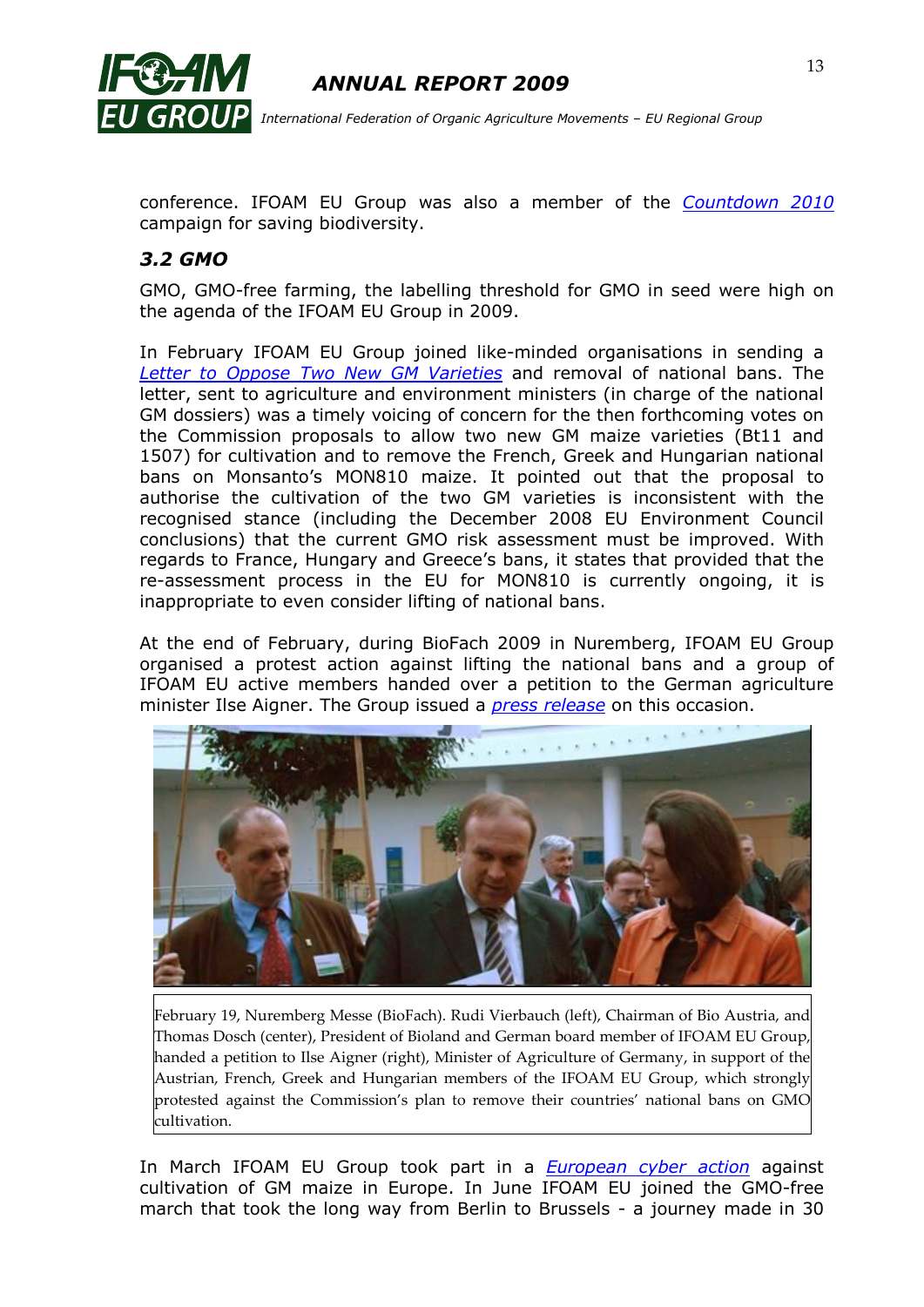

 *International Federation of Organic Agriculture Movements – EU Regional Group*

days to demonstrate against GMOs. The Director of IFOAM EU Marco Schlüter made a speech at the march"s closing public event in Brussels (see *[press](http://www.ifoam.org/about_ifoam/around_world/eu_group-new/media/pdf/PR_IFOAMEU_MarchGMO-freeEurope.30.07.2009.pdf)  [release](http://www.ifoam.org/about_ifoam/around_world/eu_group-new/media/pdf/PR_IFOAMEU_MarchGMO-freeEurope.30.07.2009.pdf)*). In September The IFOAM EU Group participated in the *[stakeholder](http://ec.europa.eu/food/food/biotechnology/evaluation/index_en.htm)  [survey](http://ec.europa.eu/food/food/biotechnology/evaluation/index_en.htm)* as part of the evaluation the EU legislative framework in the field of cultivation of GMOs (under Directive 2001/18/EC and Regulation (EC) No 1829/2003) conducted by DG Environment. The Group emphasised that precautionary measures to prevent contamination must be implemented more strictly and called for full liability for contamination. Later IFOAM EU also took part in the general stakeholder consultation on the "best practice document – maize", which was under preparation by the European Bureau for Coexistence (ECOB), and addressed the issue in a Letter to the European Commission, criticising the way co-existence is being treated, with contamination cases and the economic costs for organic farmers for staying GMO-free not being sufficiently taken into account. IFOAM EU also took part in the DG SANCO stakeholder survey on GM food and feed.

IFOAM EU Group also met with the Cabinet of the Environment Commissioner Stavros Dimas and discussed among other things the issue of establishing a labelling threshold for GMO in seed. IFOAM EU maintains its position of zero tolerance and establishing the threshold at the detection level for adventitious presence of GMO in non-GM seed. Later, in December, IFOAM EU held a meeting on the same issue in Directorate "Nature" of DG Environment. The issue was also part of the discussion at the European Organic Congress on 1 of December and the anti-GMO press conference which IFOAM EU organised on 2 of December. The press conference with guest speakers Percy Schmeiser, Canadian farmer and well-known anti-GMO activist, and Charles Benbrook, Chief Scientist in the USA"s Organic Center, stressed that GMO is no solution to climate change, biodiversity loss and global food crisis (see *[press release](http://www.ifoam.org/about_ifoam/around_world/eu_group-new/media/pdf/PR_IFOAMEUGroup_GMOoffersnosolution_2.12.2009.pdf)*).

Towards the end of the year IFOAM EU Group produced a study assessing the impacts of labelling thresholds on organic food production. Throughout the year it also participated in DG SANCO"s Advisory Group on Food Chain, Animal Health and Plant Health where GMO problematics were discussed.

#### *3.3 CAP and rural development*

The work of IFOAM EU Group on the Common Agriculture Policy (CAP) and rural development has been strengthened in 2009 through the continuous work of the internal CAP Expert Group and since August the employment of a Policy Officer. During the year representatives of IFOAM EU met with the EU Agriculture Commissioner and other EU officials; CAP and rural development were important part of the agenda of the IFOAM EU events; positions were formulated and studies produced.

In April IFOAM EU Group organised in Romania a seminar on "Organic food and farming in Europe and its political framework". The mid- and long-term development of the CAP, as a major part of the regulatory environment in which the organic sector operates, was consequently a major part of the discussions (see *[press release](http://www.ifoam.org/about_ifoam/around_world/eu_group-new/media/pdf/PR_IFOAMEUGroup_SeminarRomania_22.04.2009.pdf)*). In June IFOAM EU held in Vienna a workshop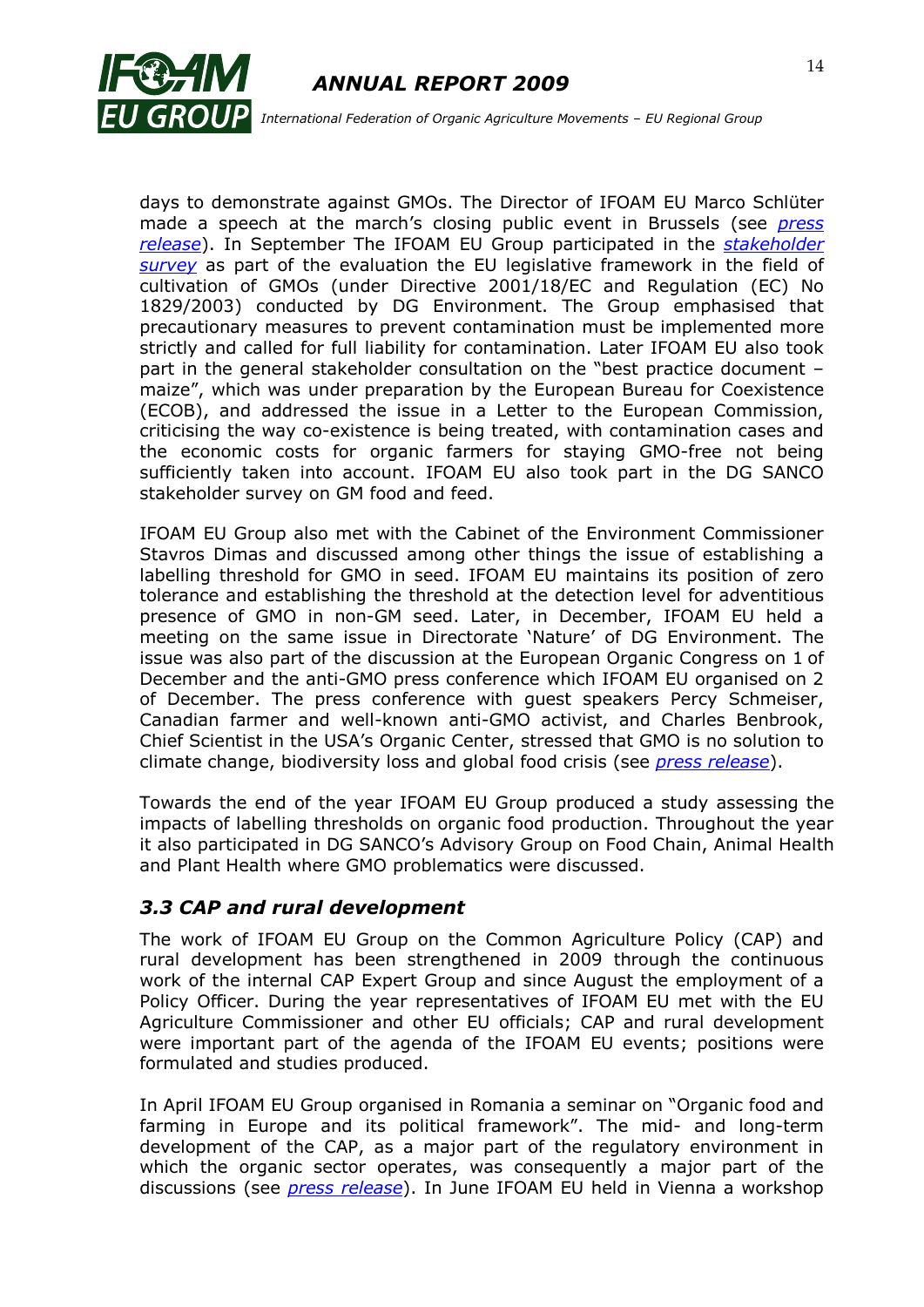

of agricultural experts which, amongst other strategic decisions, initiated the work on a CAP position paper.

In October IFOAM EUdelegated representatives held a meeting with the Commissioner for Agriculture and Rural Development Mariann Fischer Boel in which the future development of the CAP was prominently discussed. Other political meetings throughout the year include a meeting with the Director for Sustainability and Quality of Agriculture and Rural Development in DG Agriculture and officials in DG Environment and the European Parliament. Also in October IFOAM EU Group through its Vice President Thomas Fertl took part in the Commission's



October 15 – meeting with the Agriculture Commissioner. From left to right: the IFOAM EU Group Director Marco Schlüter, the EU Agriculture and Rural Development Commissioner Mariann Fischer Boel, the then new President of IFOAM EU Group Christopher Stopes and the Group's Vice President for Policy Thomas Fertl.

Advisory Group on Rural Development. At this meeting the IFOAM EU addressed the issues of the objectives of the rural development policy and the role and resources it should be given within the future CAP.

Starting in July IFOAM EU, together with other NGOs, worked out a proposal for a new CAP (CAP post-2013), which was launched in December, and issued its own position paper. The joint proposal, prepared in cooperation with Birdlife, WWF, EFNCP and EEB, focused on the need to shape the CAP to a policy that delivers a high output of public goods, with a special focus on the sustainable farming systems High Nature Value and Organic Farming. The joint proposal was presented at Commission meetings and at every other relevant opportunity. The IFOAM EU *[Position for a Sustainable CAP After 2013](http://www.ifoam.org/about_ifoam/around_world/eu_group-new/positions/Papers/pdf/Position_IFOAMEU_CAP_12.2009.pdf)* was launched during the Second European Organic Congress on December 1. The paper summarises IFOAM EU"s key demands for a sustainable future CAP, a CAP which through a system approach of taking into consideration the public interest should be brought up to higher environmental standards.

In 2009 the IFOAM EU Group produced a *[Rural Development Study](http://www.ifoam.org/about_ifoam/around_world/eu_group-new/positions/Others_II/final-RD_study_7.1_web.pdf)* which was then made available in English, Italian, Spanish, French and Polish. The study, entitled "The Future of Organic Farming: How Do European Rural Development Programmes Support Organic Farming?", examined the use of the EU Member States' rural development programmes as instruments for support of organic farming. It was brought to the attention of EU officials, distributed through the CAP NGO network (of which IFOAM EU is an active member) as well as at the evening reception of the European Organic Congress which took place in the European Parliament in December 1.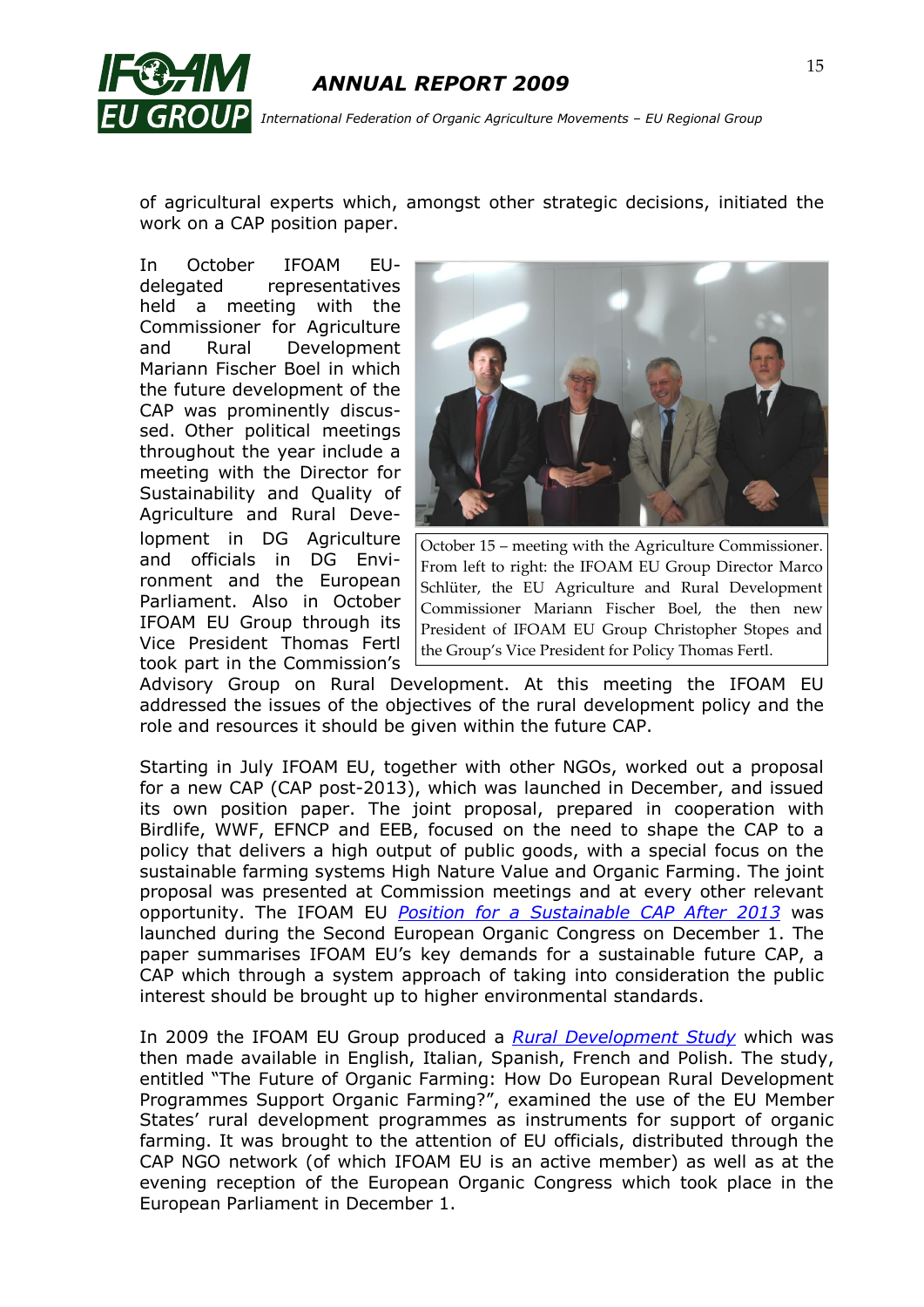

## *3.4 New Organic Action Plan*

Following the announcement of Agriculture Commissioner Fischer Boel, made during BioFach in February 2009, that she is open to discussing a review of the EU Action Plan for Organic Food and Farming (as the existing plan, launched in 2004, was expiring), IFOAM EU Group worked out in 2009 a proposal for a new action plan. The discussion started with an expert hearing held by the IFOAM EU Group in Vienna in June to start the process of defining priorities for the future development of organic farming and the needed consistent EU policies, taking into consideration the interests of the organic sector and the current challenges facing the EU agricultural and environmental policies. The meeting resulted with a first draft Strategic Action Plan whose first public presentation was made at Bioacademy in the Czech Republic; it was further presented at a conference in Mallorca in September. In the meantime the review of the 2004 EU action plan was also discussed in meetings with DG Agriculture of the European Commission. In December the process culminated in the finalisation of a Strategic Action Plan containing recommendations for the further development of the EU policies relevant to organic food and farming and how to use its potentials for meeting the environmental objectives of the EU. The full endorsement of the IFOAM EU action plan was left for the next year in view of the forthcoming new mandate of the European Commission.

#### *3.5 Eco-labelling*

The IFOAM EU Group followed the development of the Commission proposal for a revised EU Ecolabelling scheme closely. In April 2009 the proposal was agreed by the European Parliament and was forwarded for approval to the Council. IFOAM EU Group expressed on this occasion an utter disappointment with the outcome of the Parliament's vote and presented its arguments that EU Ecolabelling – if extended to food products, has the potential to lead to unacceptable "green-washing" of conventional products and confusing the consumers. IFOAM EU called on the EU institutions to "stop interfering in functioning markets through inconsistent labelling attempts" (see *[press](http://www.ifoam.org/about_ifoam/around_world/eu_group-new/media/pdf/PR_IFOAMEUGroup_Ecolabel_03.04.2009.pdf) [release](http://www.ifoam.org/about_ifoam/around_world/eu_group-new/media/pdf/PR_IFOAMEUGroup_Ecolabel_03.04.2009.pdf)*).

The IFOAM EU Group brought the issue to the attention of the responsible officials at a number of meetings in DG Environment and DG Agriculture. It also followed the discussions in DG MARE and participated as observer in the Advisory Committee on Fisheries and Aquaculture.

The question whether to include processed foods in the EU Ecolabelling scheme was left open until a study was completed in 2010; the study was to add expertise as to whether the Ecolabel should be extended to food and aquaculture products.

#### *3.6 Nutrition (traffic light) Labelling*

Nutrition labelling was another topic in the spotlight of attention. In continuation of its work from 2008, when the Commissions" proposal for a new EU Regulation on Nutrition Labelling (proposing a mandatory nutritional labelling scheme including the so called 'traffic light system') was brought to the EU legislative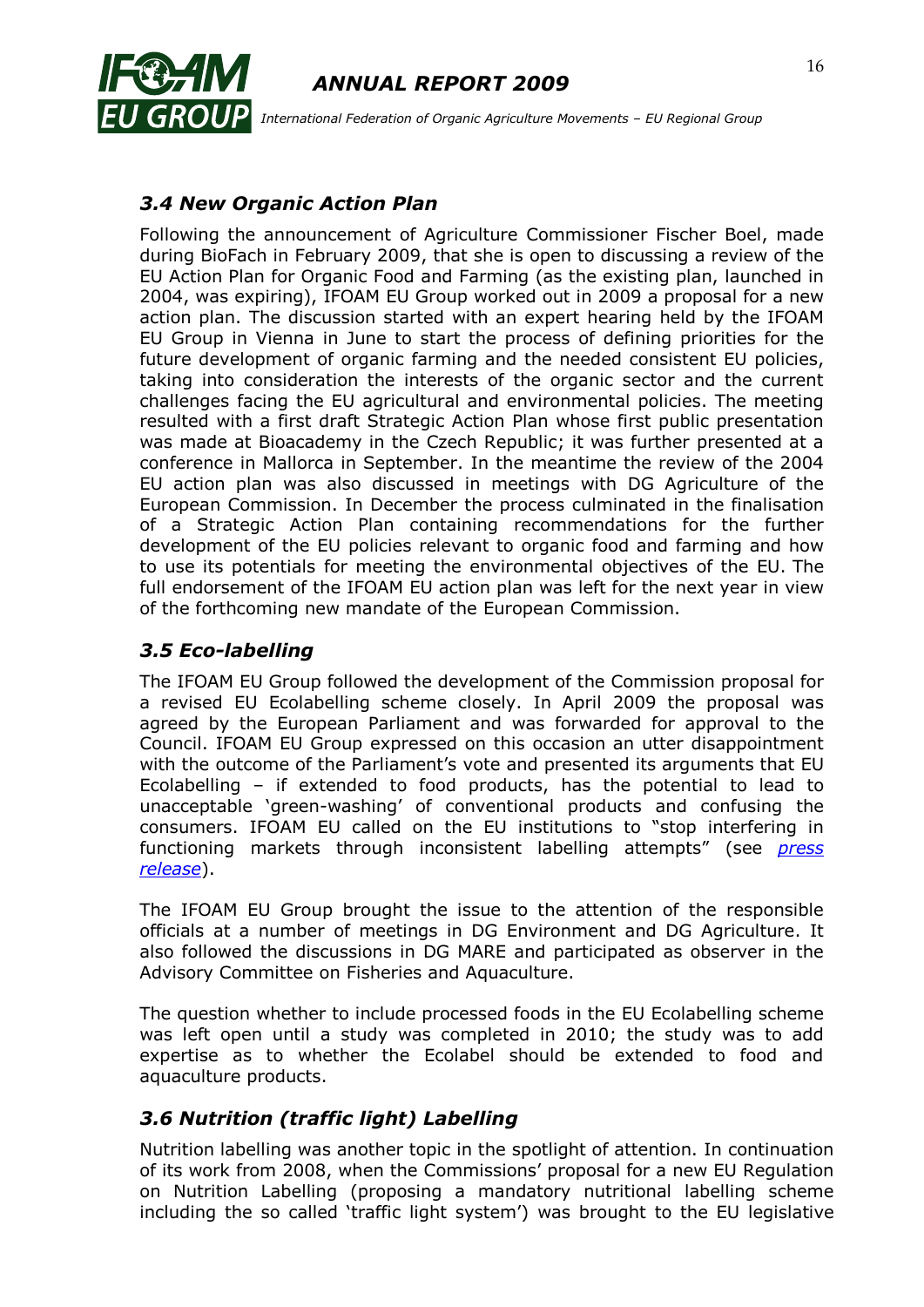

agenda, IFOAM EU Group kept its focus on the issue also in 2009 and made known the organic viewpoint.

In March the Environment Committee of the European Parliament postponed its decision on the highly controversial report on the nutrition proposals. The IFOAM EU Group"s arguments against the nutrition labelling proposals concerned in particular the so called "traffic light system" (mandatory declaration at the front of the product pack of the levels of energy, fat, saturates, sugar and salt, expressed as colour-codes) as simplistic and in practice misleading. IFOAM EU discussed the issue within its Processors Group and at board meetings.

## *3.7 Organic catering*

The IFOAM EU Group placed more stress in 2009 on its objective of increasing the share of organic food in public procurement in the EU. The Group held meetings with organic caterers and established an expert network to create resource for further work on the issue. It studied the Commission Communication on "Public procurement for a better environment" and analysed the possibilities for increasing the percentage of organic foods. The issue was also part of the IFOAM EU October discussions in DG Environment and the expert meeting of DG Agriculture on the "promotion of organic agriculture". In December IFOAM EU sent a *[Letter to DG Environment](http://www.ifoam.org/about_ifoam/around_world/eu_group-new/positions/Papers/pdf/Letter_IFOAMEU_organic_EU_canteens_22122009.pdf)* regarding green public procurement.

#### *3.8 Animal welfare*

The work of IFOAM EU Group in this policy area intensified in the second half of the year alongside the initiated institutional steps towards animal welfare labelling scheme, but it also covered throughout the year the problems of cloning of animals and of raising awareness about its connection with food safety.

In March IFOAM EU took part in the meeting of DG SANCO"s Advisory Group on the Food Chain, Animal and Plant Health; later in the year, in December, it participated in the second meeting of this advisory group in order to contribute to and stay up-to-date with the legislative process in the area.

In May it issued a *[press release](http://www.ifoam.org/about_ifoam/around_world/eu_group-new/media/pdf/PR_IFOAMEU_FoodLabellingRules_28.05.2009.pdf)* on the occasion of the then presented Communication on Food Quality, stating that sustainable agriculture needs more than food labelling rules and the multiplication of these must not jeopardise the organic label which already indicates for the consumer highquality food, produced with the highest standards of production and processing: from best practices in animal welfare, to conservation of biodiversity, to responsible handling of natural resources and low impacts on the climate.

In June the IFOAM EU Group strongly criticised the agreement of the Agricultural Council to pave the way for possible authorisation of meat from cloned animals and its offsprings in the EU (see *[press release](http://www.ifoam.org/about_ifoam/around_world/eu_group-new/media/pdf/PR_IFOAMEU_cloned_animals_23.06.2009.pdf)*).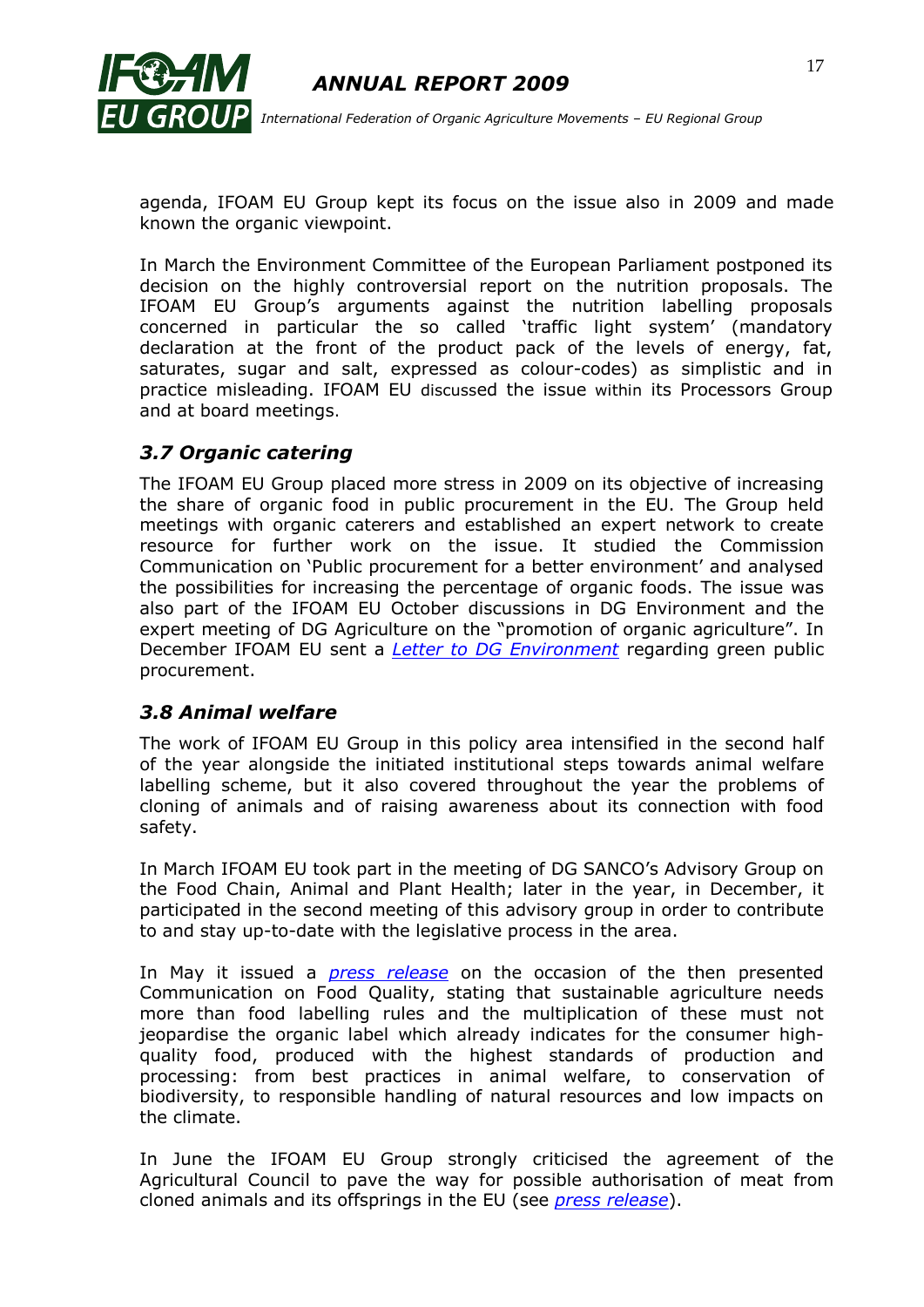



 *International Federation of Organic Agriculture Movements – EU Regional Group*

In October The European Commission approved *[a report](http://ec.europa.eu/food/animal/welfare/farm/options_animal_welfare_labelling_report_en.pdf)* on animal welfare labelling and launched a consultation on Animal Health Strategy. The IFOAM EU Group did not consider a new labelling scheme to be a solution to the problem and stated this position in a *[press release](http://www.ifoam.org/about_ifoam/around_world/eu_group-new/media/pdf/PR_IFOAMEUGroup_AnimalWelfare_8.10.2009.pdf)*, a *[Letter](http://www.ifoam.org/about_ifoam/around_world/eu_group-new/positions/Papers/pdf/Letter_IFOAMEU_COM_animal_welfare_14.10.2009.pdf)* to the Head of Unit Animal Welfare in DG SANCO and another *[press release](http://www.ifoam.org/about_ifoam/around_world/eu_group-new/media/pdf/PR_IFOAMEUGroup_Animalwelfarereport_28.10.2009.pdf)*, commenting on the implications of increasing number of food labelling schemes. The IFOAM EU Group had three meetings in DG SANCO on the issue as well as contact with the Cabinet of the Agriculture Commissioner. In these direct or written communications IFOAM EU Group reiterated that organic farming already delivers higher animal welfare standards and therefore a new labelling scheme specific to animal welfare can only be confusing and thus counterproductive.

In November IFOAM EU addressed the issue of cloning of animals in a *[Letter](http://www.ifoam.org/about_ifoam/around_world/eu_group-new/positions/Papers/pdf/Letter_IFOAMEU_COM_nanotechnology_05.11.2009.pdf)  [on Novel Foods](http://www.ifoam.org/about_ifoam/around_world/eu_group-new/positions/Papers/pdf/Letter_IFOAMEU_COM_nanotechnology_05.11.2009.pdf)* to DG SANCO.

#### *3.9 Food safety and quality of food production*

The IFOAM EU Group closely followed DG SANCO"s policies on food safety and contributed to the work of its Advisory Group on the Food Chain, Animal Health and Plant Health and its Working Groups.

In March IFOAM EU participated with a delegation headed by its president Francis Blake in the high-level conference of the Czech Presidency on quality production. In his speech at the conference President Blake stressed that organic production is an innovative and modern approach to sustainable and high quality food production; the President also met at this occasion with DG Agriculture officials to discuss the latest Commission initiatives on food labelling. IFOAM EU issued a *[press release](http://www.ifoam.org/about_ifoam/around_world/eu_group-new/media/pdf/PR_IFOAMEUGroup_QualityConference_12.03.2009.pdf)* on the topic of quality production stating that organic production is the most successful EU food quality scheme and urging the policy makers to use its full potential through a proper, qualityminded policy.

To create an understanding for the potential of organic farming in the area of quality production, the IFOAM EU Group raised the issue in its direct meetings with DG Agriculture officials and participated in the Advisory Group on Agriculture Quality Production.

#### *3.10 Nanotechnology*

To enhance its work on the topic, the IFOAM EU Group set up a special Task Force in 2009, which coordinated IFOAM EU's input to the ongoing discussion on nanotechnology and its impacts on the environment and the human health. The concerns of the organic movement with the latest developments in nanotechnology and the associated risks were expressed during IFOAM EU Group"s meeting with the Deputy Director General Testorri Coggi, DG SANCO, and via written communications. In September IFOAM EU Group participated in the Scientific Hearing on the Risk Assessment of Nanotechnologies organised by DG SANCO. In November, in response to the ongoing revision of the Novel Foods Regulation, IFOAM EU sent a *[Letter on Novel Foods](http://www.ifoam.org/about_ifoam/around_world/eu_group-new/positions/Papers/pdf/Letter_IFOAMEU_COM_nanotechnology_05.11.2009.pdf)* to DG SANCO asking for more research and a knowledge-based decision on the use of nanotechnologies in the agri-food sector.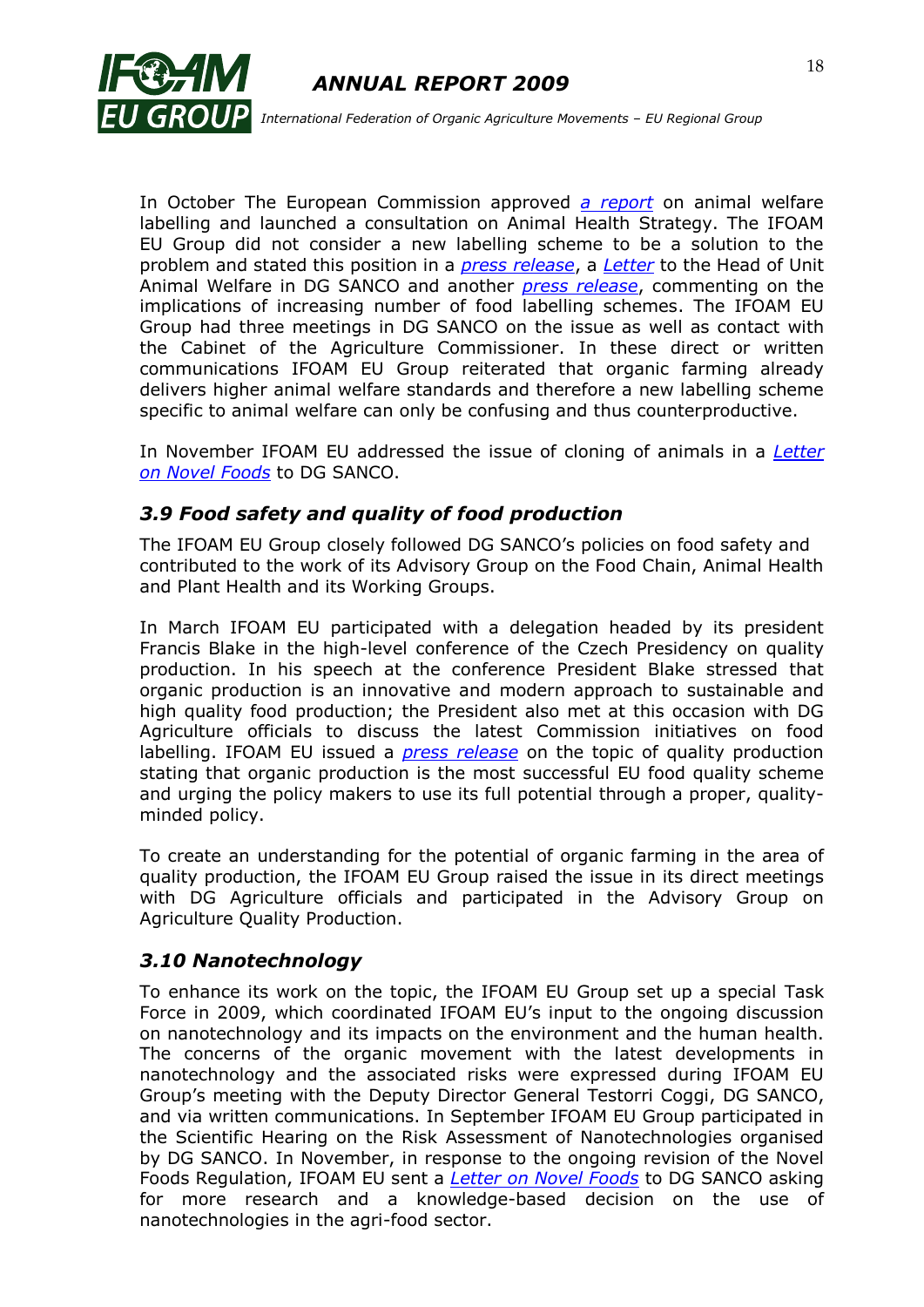

#### *3.11 Soil*

The IFOAM EU Group"s objective in this policy area has been to push for an EU Soil Framework Directive ensuring proper protection of soils. IFOAM EU's work toward this continued in 2009 by monitoring the process in the Council and the European Parliament, direct meetings with EU officials and contributions to policy meetings, and the formulation of a position communicated to the Commission President and EU environmental ministers.

Throughout the year the IFOAM EU held meetings and discussed the need for an EU-wide protection of soils in meetings with the responsible staff from the Czech and the Swedish Presidencies, and in talks held in DG Environment. Close cooperation was established with the European Environmental Bureau to add credence and increase lobby power in trying to bring the Soil Directive back onto the EU policy agenda.

In May IFOAM EU Group participated at the policy seminar "Sustainable Agriculture and Soil Conservation". In July it sent a *[Letter on the Soil Directive](http://www.ifoam.org/about_ifoam/around_world/eu_group-new/positions/Papers/pdf/Let_SoilDirective_July2009.pdf)* to the President of the European commission Barroso and the environmental ministers of Sweden and Spain (the countries holding the current and future EU Presidencies). The letter expressed concern about the slow progress of the negotiations on the directive and stressed the urgent need for a common EU framework for soil protection.

## *4. EU research policies*

#### *4.1 TP Organics*

Starting with the launch of *['TP Organics'](http://www.tporganics.eu/)* - a Technology Research Platform on organic food and farming – and the production of a Research Vision 2025 back in 2008, IFOAM EU Group continued its research line of work in 2009 though its active participation in TP Organics and its further activities. A significant upgrade on what was already achieved in the previous year was the preparation of a Strategic Research Agenda - a comprehensive document on the priorities and needs for organic research, detailing and adding substance to the points given with the Research Vision. In 2009 TP Organics further developed its collaboration with the ERA net CORE Organic, with national platforms in Italy, Hungary and the Czech Republic, and with renowned organic scientists which joined the TP Organics network.

In July TP Organics presented the first draft of the Strategic Research Agenda at its Stakeholder Forum in Brussels (see *[press release](http://www.ifoam.org/about_ifoam/around_world/eu_group-new/media/pdf/PR_TPOrganics_StakeholderForum_15.07.2009.pdf)*). Later in the year TP Organics staff (IFOAM EU Group"s office in Brussels hosts the Platform"s coordinator) and representatives of IFOAM EU met with DG Research, DG SANCO and DG Agriculture officials to discuss and promote TP Organics.

In the beginning of December TP Organics held a 1-day seminar, hosted by DG Research, to present the Strategic Research Agenda to the political establishment and stakeholders - the seminar was the final public hearing of "the Agenda" before it was finalised and officially launched. The seminar proved to be a success and was attended by around 40 representatives of stakeholder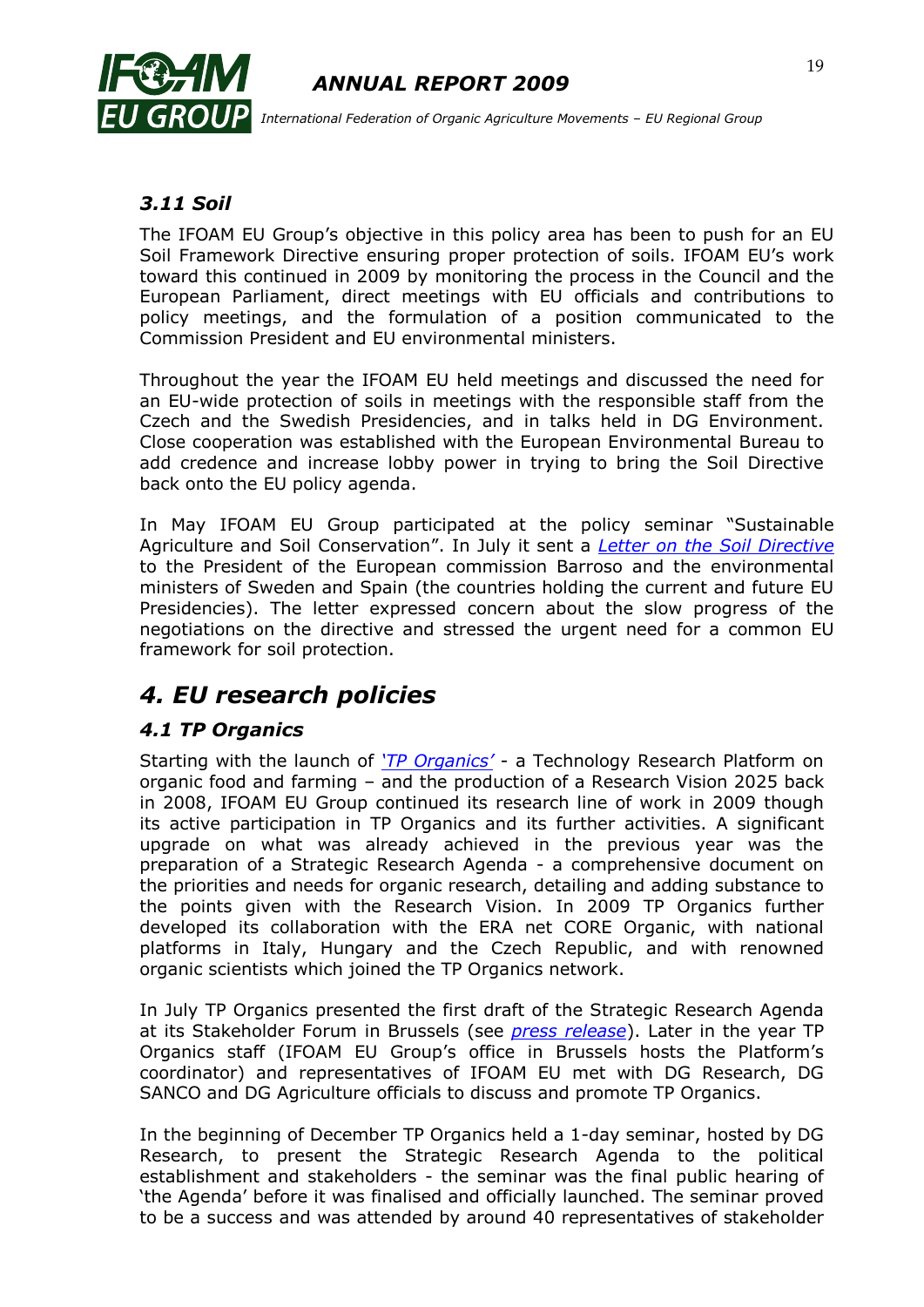

organisations - enterprises, consumer associations, farmers' associations and NGOs, as well as 10 representatives of the European Commission (DG Research, Agriculture and SANCO). By the end of the year the *[Strategic](http://www.tporganics.eu/upload/tporganics_strategicresearchagenda.pdf)  [Research Agenda](http://www.tporganics.eu/upload/tporganics_strategicresearchagenda.pdf)* was produced and its wider dissemination planned for the following year.

## *4.2 ORWINE*

After three years of work involving wine experts and organic production specialists from around Europe, the EU-supported research project ORWINE (in which IFOAM EU Group was involved as a partner) ended with the delivery of *[Final Recommendation for EU Rules on Organic Wine](http://www.orwine.org/intranet/libretti/d%205.8%20final%20version%201st%20july%20_263_01_0_.pdf)* (full name of the document: "Proposal and recommendations for elaborating rules for organic wine in EU Regulation on organic production and labelling of organic products (Commission Reg. EC 884/2008 based on Council Regulation EC 834/2007 repealing Regulation EEC 2092/91)." The document contains the compilation of all relevant stakeholder and expert views as well as main results from experimentation and on-farm testing, and from consumer and market research, relevant for the elaboration of the new EU rules for organic wine.

## *5. Outreach*

## *5.1 Promotion of organic food and farming*

In 2009 IFOAM EU Group made a good step further in promoting organic food and farming to policy makers and the broader public through the production of a carefully prepared set of publicity material which can be widely used at events and publications as well as lobby material.

The promotional set included: four postcards, a folder and a series of ten fact sheets on the topics:

- 1) Organic"s contribution to tackling EU policy challenges
- 2) Biodiversity: powering natural systems
- 3) Climate change: agriculture at the epicentre
- 4) Animal Welfare: what"s good for the animal is good for humans too
- 5) Rural Development: rediscovering rural livelihoods
- 6) Water: organic farming makes every drop count
- 7) Soil: the living resource under our feet
- 8) Food security: sustaining productivity and livelihoods
- 9) Food Quality & Safety: nontoxic and nutritious
- 10) Externalities: the true price of a product

The materials (*[www.ifoam-eu.org](http://www.ifoam-eu.org/)* under publications/positions) were put to good use already in 2009 during the Second European Organic Congress .

## *5.2 Presentation of IFOAM EU*

The IFOAM EU Group used every opportunity to increase its visibility at relevant public events, including through its strong presence at BioFach in Nuremberg in February 2009 and the Green Week organised in Brussels by the European Commission, as every year, in June. In addition, in April IFOAM EU held a public presentation in Bucharest, Romania, to increase public awareness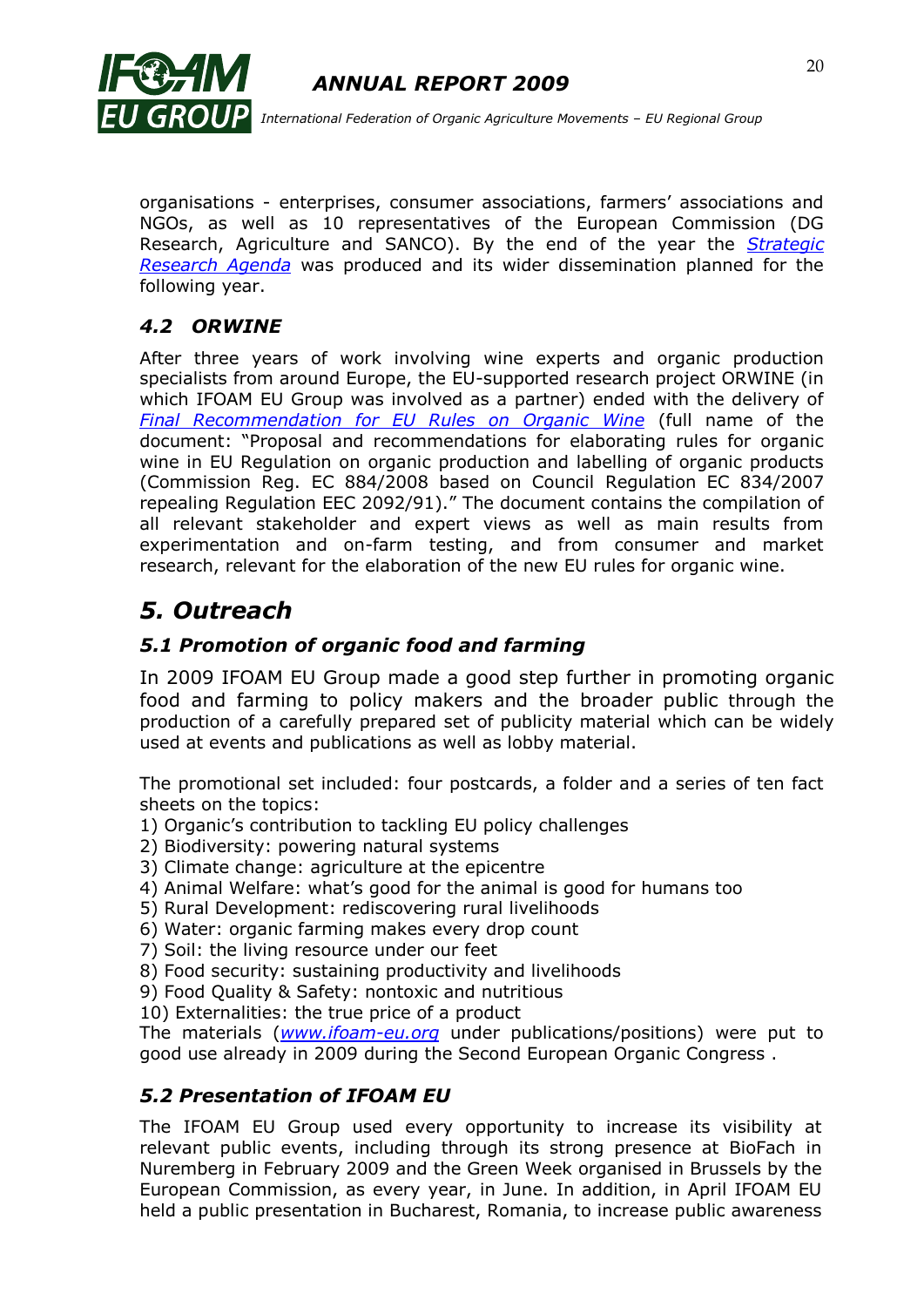

about the standpoints of the organic movement towards critical issues within the current debates around the EU agricultural and environmental policies. The presentation discussed the results of the IFOAM EU expert seminar "Multifunctional agriculture in Europe – the role of organic food and farming and its political framework", co-funded by Commission's project on CAP information measures. IFOAM EU Group was also notably present at high-level events, including at the conference of the Czech Presidency on Quality Production in March and the UN Climate Change Summit in Copenhagen in December. The Group continued in 2009 its patronage over two "organic events": the *[Organic Marketing Forum](http://www.organic-marketing-forum.org/index.php?option=com_content&task=view&id=59&Itemid=83)* in Warsaw and the *[Bioacademy](http://bio.bespin.cz/en:archiv:2009:konference_pro_praxi)* in the Czech Republic.

# *6. Finance*

In 2009 IFOAM EU Group's main sources of income were membership fees, project grants, sponsorship and donations. Thanks to these income sources and a careful financial management, the IFOAM EU managed to go through economically difficult times with liquidity sufficient to maintain its expanding activities (requiring increased staff) and to deal with bigger projects. It also managed to increase its strategic reserves with about 60,000€.

- Membership fees: as in previous years the annual fees of the IFOAM EU Group members laid down the financial base of the organisation. Timely payment of the fees remained a challenge to be continuously dealt with, but the year ended with a high percent of collectability of the fees.
- Project grants: in 2009 the organisation received substantial cofinancing of its activities under the DG ENVI Life+ programme of the European Commission. Further project income included grants for ongoing projects and remaining grants for projects concluded in previous years: European Volunteer Service (EVS, European Commission), CAP information measures (DG Agriculture, European Commission), grant from the Flemish Ministry of Agriculture, and from Software Foundation for the TP Organics Research Platform.
- Sponsorship: during the year IFOAM EU Group received the generous sponsorship of ARIZA BV, HiPP, Filikicert, Synabio, Bioinstitut, EKOGWARANCJA PTRE, SEAE and CAAE for the preparation and publication of the Regulation Dossier in different language versions; and from Tradin, ARIZA, EOSTA, ALPRO and SIPAL for the organisation of the Second European Organic Congress in December 2009 and a board meeting in the Netherlands earlier in the year.
- Donations: IFOAM EU Group received support also through the donations of Software AG, Biokontroll, BioAustria and Demeter International.